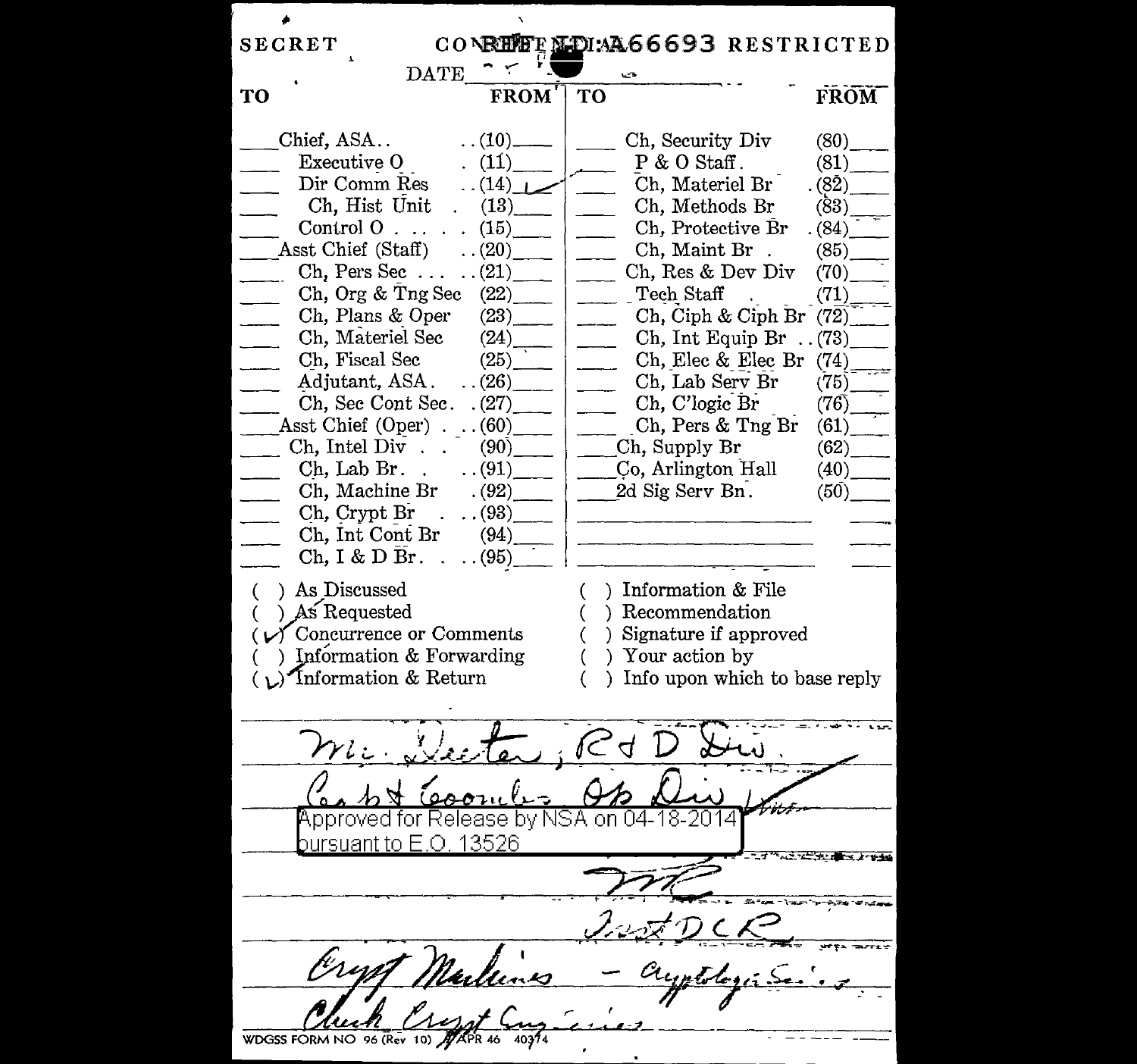$\mathcal{L} = \mathcal{L}$ et m A66693878 FORCES MEMO ROUTING SLIP TO THE FOLLOWING IN THE ORDER INDICATED CHECK ACTION TO: (Name, organization, building) **INITIALS CONCURRENCE** 1. Mr Clarle **SIGNATURE DATE NOTE AND RETURN NOTE AND FORWARD COMPLETE ACTION CIRCULATE**  $\overline{\mathbf{a}}$ . **INFORMATION FILE** an interim رمن<br>حب This report of the subcommittee. Read if interested, and return Wwarhove. Comments Mulcome. **LDATE**  $FROM \cdot (N)$  $\sim$   $\sim$   $\sim$   $\sim$ 

| $\downarrow$ FROM $\cdot$ (Name, organization, building) |                               | <b>DAIL</b>           |
|----------------------------------------------------------|-------------------------------|-----------------------|
| - سام د نوم است کم ک                                     | ÷<br>$\overline{\phantom{a}}$ | TEL                   |
| AGASE FORM 895<br>1 0071945                              | $16 - 46178 - 1$              | IT U S GOVERNMENT PRI |

**Att Marine** 

 $1.0011945$ 

 $185.60$ 

I U S GOVERNMENT FRINTING OFFICE  $16 - 46178 - 1$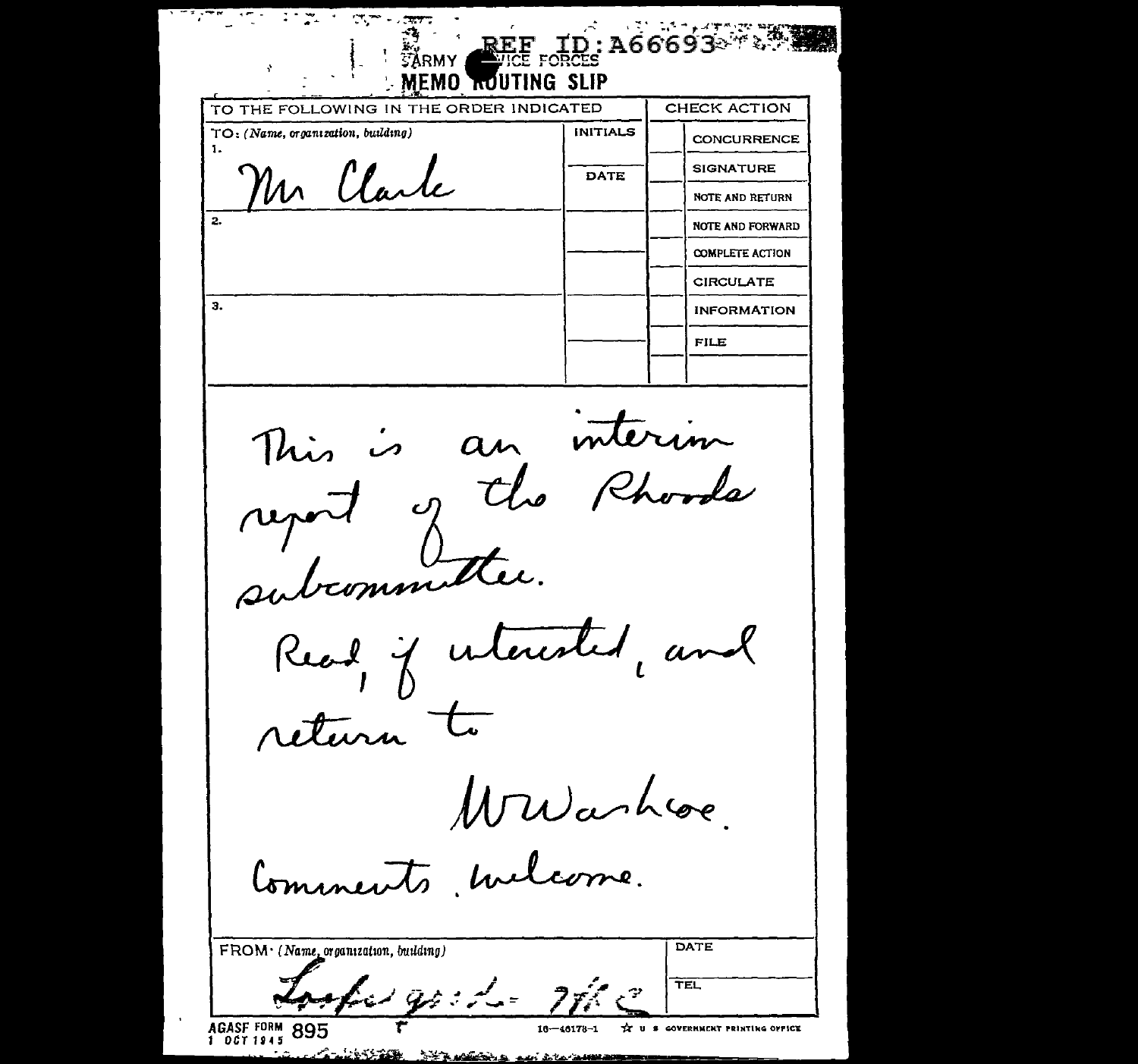| <b>SECRÈT</b>                                             |                | <b>FERF HERMAN 693</b>                         | <b>RESTRICTED</b>              |  |  |  |  |
|-----------------------------------------------------------|----------------|------------------------------------------------|--------------------------------|--|--|--|--|
|                                                           |                | DATE 20 Sets 46                                |                                |  |  |  |  |
| <b>TO</b>                                                 | FROM   UTO     |                                                | <b>FROM</b>                    |  |  |  |  |
| $Chief, ASA \t$                                           |                |                                                | Ch, Security Div (80)          |  |  |  |  |
| Executive $0 \dots$                                       | (11)           |                                                | $P & O$ Staff (81)             |  |  |  |  |
| Dir Comm Res.                                             | (14)           |                                                | Ch, Materiel Br $(82)$         |  |  |  |  |
| Ch, Hist Unit                                             | (13)           | المستنب                                        | Ch, Methods Br $\ldots$ (83)   |  |  |  |  |
| Control O                                                 | (15)           | $\overline{\phantom{a}}$                       | $\chi$ Protective Br (84)      |  |  |  |  |
| Asst Chief (Staff)                                        | (20)           | Ch, Maint Br                                   | (85)                           |  |  |  |  |
| $Ch, Pers$ Sec                                            | (21)           | Ch, Res & Dev Div                              | (70)                           |  |  |  |  |
| Ch, Org & Tng Sec                                         | (22)           | Tech Staff                                     | (71)                           |  |  |  |  |
| Ch, Plans & Oper                                          | (23)           | Ch, Ciph & Ciph Br                             | (72)                           |  |  |  |  |
| Ch, Materiel Sec                                          | (24)           | $\overline{\phantom{a}}$                       | Ch, Int Equip Br $\ldots$ (73) |  |  |  |  |
| $Ch,$ Fiscal Sec.                                         | (25)           | Ch, Elec & Elec Br<br>$\overline{\phantom{a}}$ | (74)                           |  |  |  |  |
| Adjutant, ASA.                                            | (26)           | Ch, Lab Serv Br<br>$\overline{\phantom{a}}$    | (75)                           |  |  |  |  |
| Ch, Sec Cont Sec                                          | $\ldots (27)$  | Ch, C'logic Br<br>------                       | (76)                           |  |  |  |  |
| Asst Chief (Oper)                                         |                | Ch, Pers & Tng Br                              | (61)                           |  |  |  |  |
| $\Box$ Ch, Intel Div $\Box$                               | (90)           | $\Box$ Ch, Supply Br                           | (62)                           |  |  |  |  |
| Ch, Lab Br                                                | (91)           | Co, Arlington Hall                             | (40)                           |  |  |  |  |
| Ch, Machine Br                                            | (92)           | 2d Sig Serv Bn                                 | (50)                           |  |  |  |  |
| Ch, Crypt Br                                              | (93)           |                                                |                                |  |  |  |  |
| Ch, Int Cont Br                                           | (94)           |                                                |                                |  |  |  |  |
| $Ch, I & D Br.$                                           | (95)           |                                                |                                |  |  |  |  |
| ) As Discussed<br>€                                       |                | ) Information & File<br>€                      |                                |  |  |  |  |
| ) As Requested                                            |                | Recommendation<br>(                            |                                |  |  |  |  |
|                                                           |                |                                                |                                |  |  |  |  |
| (VConcurrence or Comments)<br>() Signature if approved    |                |                                                |                                |  |  |  |  |
| ) Information & Forwarding<br>) Your action by            |                |                                                |                                |  |  |  |  |
| (Winformation & Return<br>) Info upon which to base reply |                |                                                |                                |  |  |  |  |
|                                                           |                |                                                |                                |  |  |  |  |
|                                                           |                |                                                |                                |  |  |  |  |
|                                                           |                |                                                |                                |  |  |  |  |
|                                                           |                |                                                |                                |  |  |  |  |
|                                                           |                |                                                |                                |  |  |  |  |
|                                                           |                |                                                |                                |  |  |  |  |
|                                                           |                |                                                |                                |  |  |  |  |
|                                                           |                |                                                |                                |  |  |  |  |
| WDGSS FORM NO 96 (Rev. 10)                                | 2 APR 46 40374 |                                                |                                |  |  |  |  |
|                                                           |                |                                                |                                |  |  |  |  |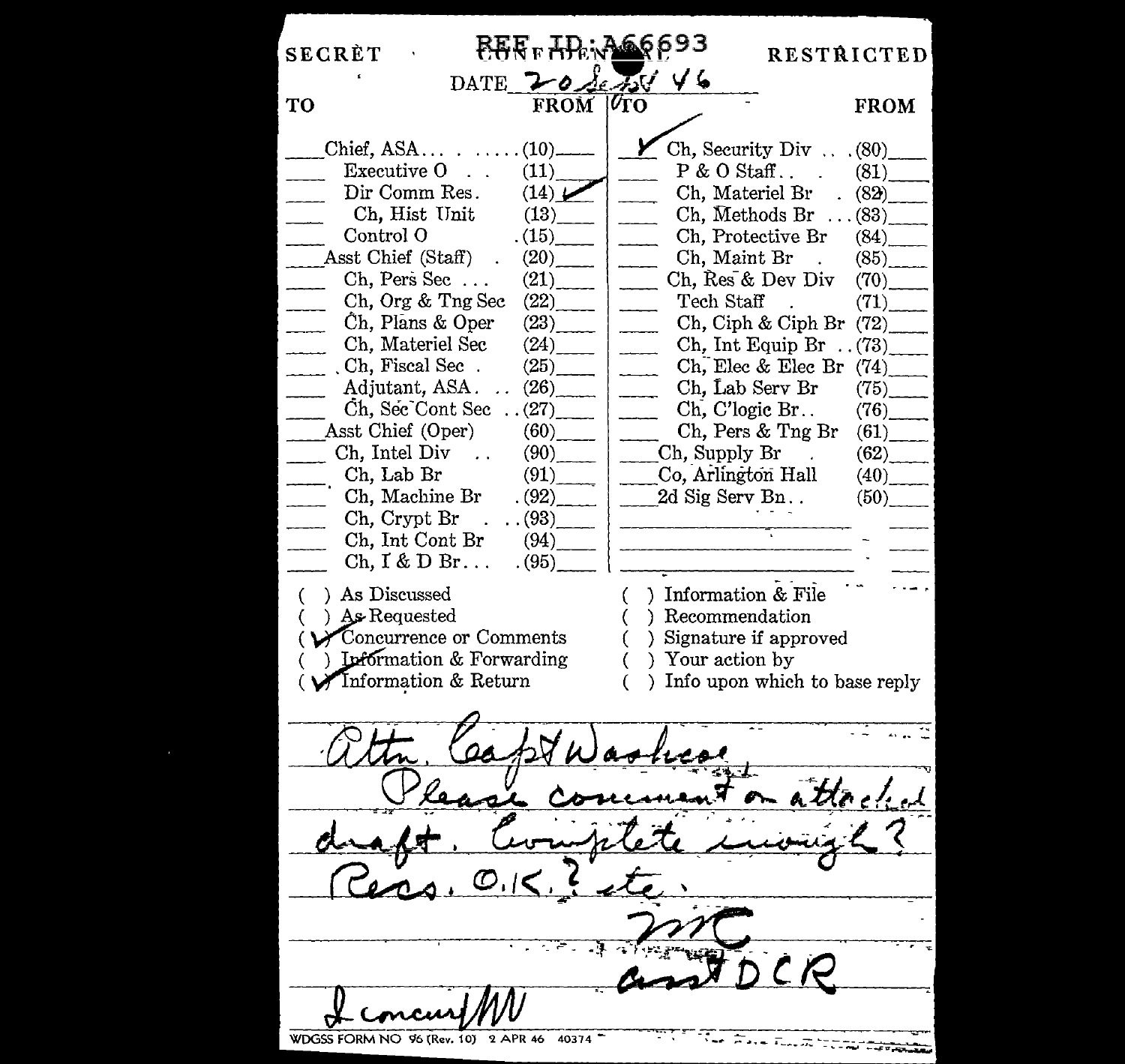REF ID: A66693 Mr Rhoods, I have not had twice to coordinate the addition of these two job discriptions to this study, forwary I think the rest of the committee will agreeas per our  $\frac{1}{\sqrt{1-\frac{1}{2}}\sqrt{1-\frac{1}{2}}\sqrt{1-\frac{1}{2}}\sqrt{1-\frac{1}{2}}}}$ discuss - If Saggest that they be tentatively added, Sect 46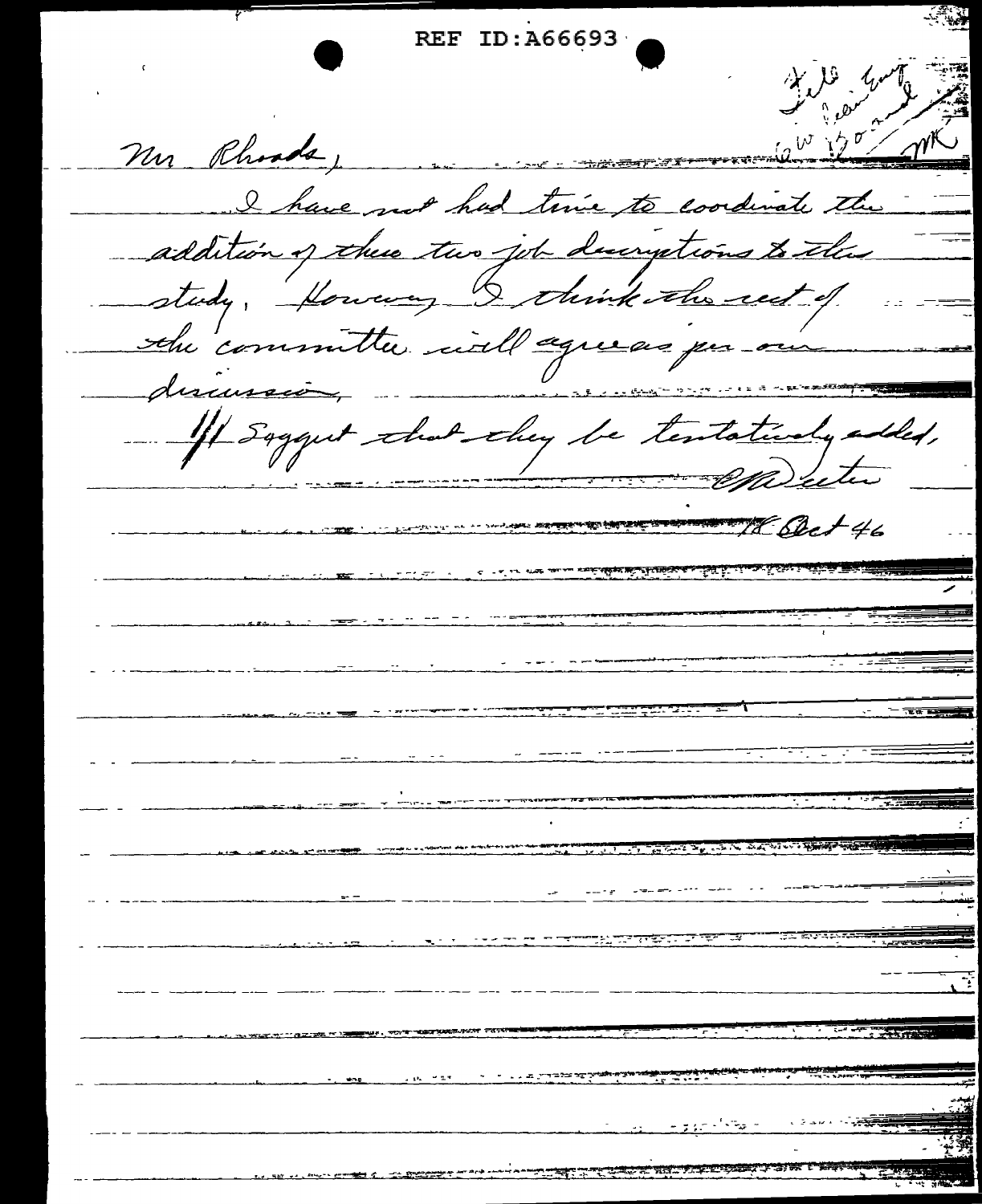SUBJECT: Report of Subcommittee of Coordination Committee for Classification and Wage Administration of the Civilian Employment Board

•

I

}  $\cdot$  .  $\cdot$  :

\

-..... - ' -...;

į.

/•

TO: W. F. Friedman, Chairman of the Coordination Committee

1. In accordance with instructions approved at a meeting. of the above named committee (Tab A), the subcommittee met at various times to consider the first item on its agenda, viz. Par. 3a of Tab A, "Study the problem (description of jobs as presented in the Position Allocation Manual for Graded Civilian Jobs in ASF Manual No. 204 of July 1945) and recommend adequate work descriptions and titles for occupational group series and classes."

2. The work in this item has now been completed. The manual was studied and all pertinent jobs associated with ASA activities were considered, disregarding standardized types such as typists, stenographers, etc. The results were carefully coordinated by each subcommittee member throughout bis operating division and fully reflects the composite thinking of the division in all cases.

3. The types of jobs cnnsidered divide themselves into three categories.

a. Those already included in the manual which required no change. (See Tab B).

> Statistical Clerical Series CAF-1520-0  $\{2\}$ Communication Coding Series(Code clerks) CAF-1610-0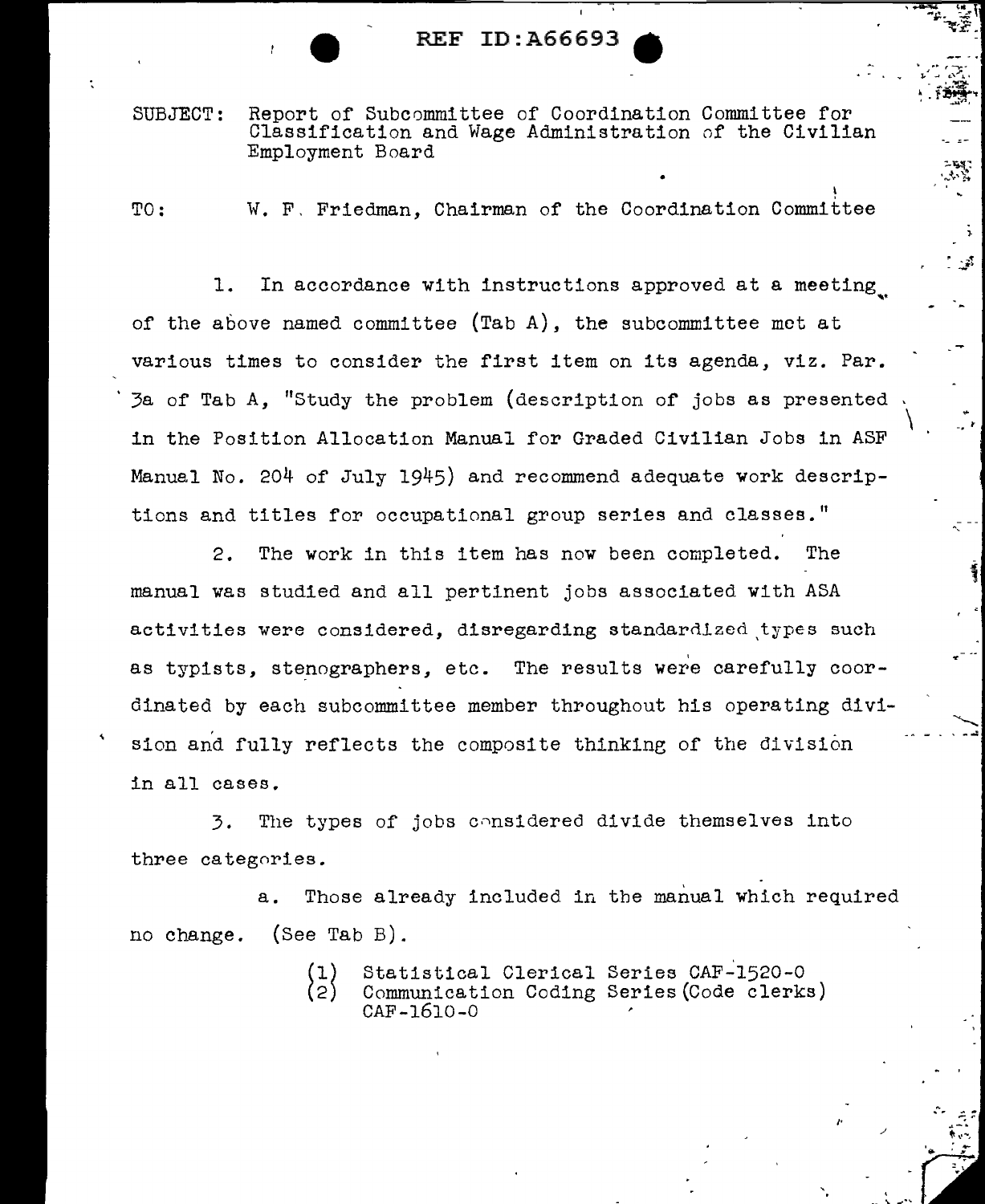- Mechanical Engineering Series P-868-0
- Electrical Engineering Series P-840-0
	-
- Radio Engineering Series P-880-0<br>Engineering Aide Series SP-810, 812-0, etc.
- Physical Science Administration Series P-1362-0
- Physical Science Information and Editing Series  $P-1366-0$
- $(9)$ Editorial Series CAF-1210-0

 $b$ . Those included in the manual, the wording of which

has been revised by the subcommittee. (See Tab C):

- (1) Cryptanalytic Aide Series SP-
- $\overline{2}$ Cryptography Series P-1318
- Cryptographic Clerical Series CAF-1630-0<br>Signal Engineering Series P-
- 

Those not included in the manual and which represent  $\mathbf{c}$ .

entirely new jobs. (See Tab D):

- Cryptanalysis Series P-
- Cryptanalytic Clerical Series CAF-
- Traffic Analysis Series P-
- Traffic Analysis Aide Series SP-
- Traffic Analysis Clerical Series CAF-
- $2345678$ Cryptographic Aide Series SP-
	- Cryptologic Engineering Series P-
	-
- 

(c) Signal Intercept Engineering Series P-<br>(d) Engineering Series P-<br>It is recommended that the changes indicated in Par. 3b, 4. and the new titles and descriptions shown in Par. 3c be approved by the ASA and forwarded to the Civil Service authorities for adoption in its Position Allocation Manual.

WILFRED C. WASHCOE Captain, Signal Corps humber From Security Division

CHARLES R. DEETER Captain-Signal Corps Menutur From R & D Division

> 4 Incls A X. Minutes of Meeting, 17 May<br>B X. Job Descriptions (melanged)

MARK RHOADS Chairman

MAURICE R. COOMBS Captain, Signal Corps Member-from Operations Div.

C. Job Descriptions (changed)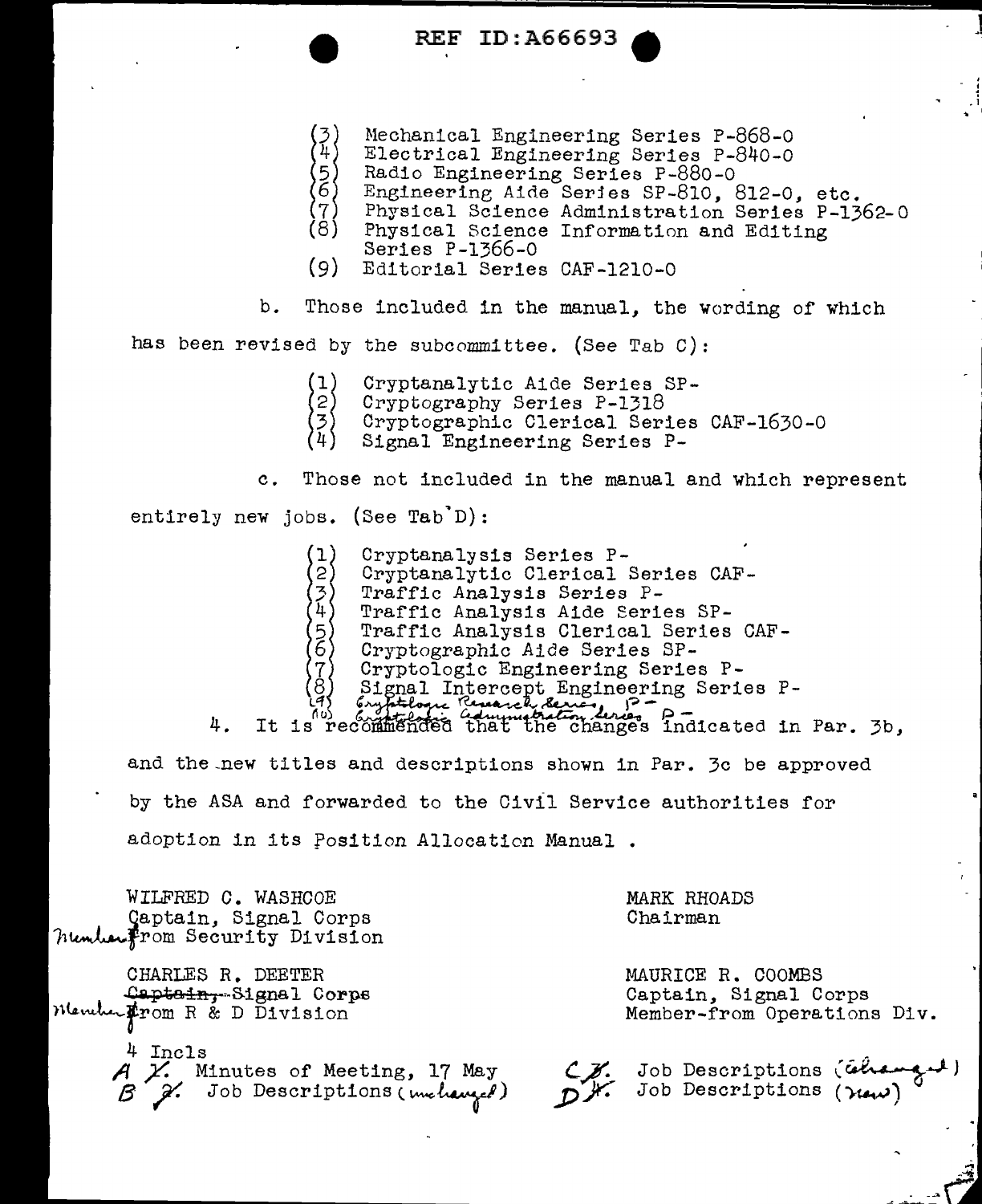$1 - 2$ 

ïΞ

Ě.

 $\ddot{\phantom{0}}$ 

・三古

ᆤᅒᆖ

 $-7 - 1$ 

**FIRST MEETIMG** 

**GOORDINATION CONNITTER** FOR CLASSIFICATION AND WACK ADMINISTRATION

Minutes of Meeting Held 17 May 1946

1. The first meeting of the Coordination Committee for<br>Glassification and Wage Administration was held this date in Room 117, Headquarters Building, at 1500 hours. The following 13sterpre oter

> -Mr. V. F. Priedman, Chairman H. Col. A. T. Walker, ASA Staff<br>Holonel S. Kullback, A & D Division<br>At. Col. N. L. Clark, Security Division 三點. P. B. Rowlett, Intelligence Division Saptain W. C. Washece, Security Division<br>11. P. A. Klemm, Intelligence Division<br>12. D. G. Starlin, Personnel & Training Branch Wr. Mark Khoads, Office of the Mirector of Communications Research warther<br>"Weble" a s

The Committee met in pursuance of the following charter: 象.

At a meeting of the Civilian Employment Board 19 April 1946, it was requested by Board members that a Coordination Committee be established to ecasider the problems of basic alignment of positions in this Agency with those comparable in other agencies.

"2, The purpose of the committee would be to establish position titles that would be in keeping with the type of work done on specialized jobs and doordinate these with other agencies. It would<br>also make a study of comparable positions in other<br>agencies to see that the allocation of such positions at this Agency are in keeping with those else-**Thore.** 

"3. It was suggested that Mr. Friedman be appointed shairman and that the chairman select the members of the committee. The committee would be ecaposed of not more than five nor less than three members.

"4. The suggestion of the Board is herewith for-Warded for review.  $\omega = \pi^+$ 

/s/ D. CLENN STARLIN Chairman, Civilian **Employment Board** 

المسترين

-<br>アドリミングの<mark>物性</mark>変化化された

FOR READING FILE

"Chief P & T Branch Approved max - 30 Apr. tgion i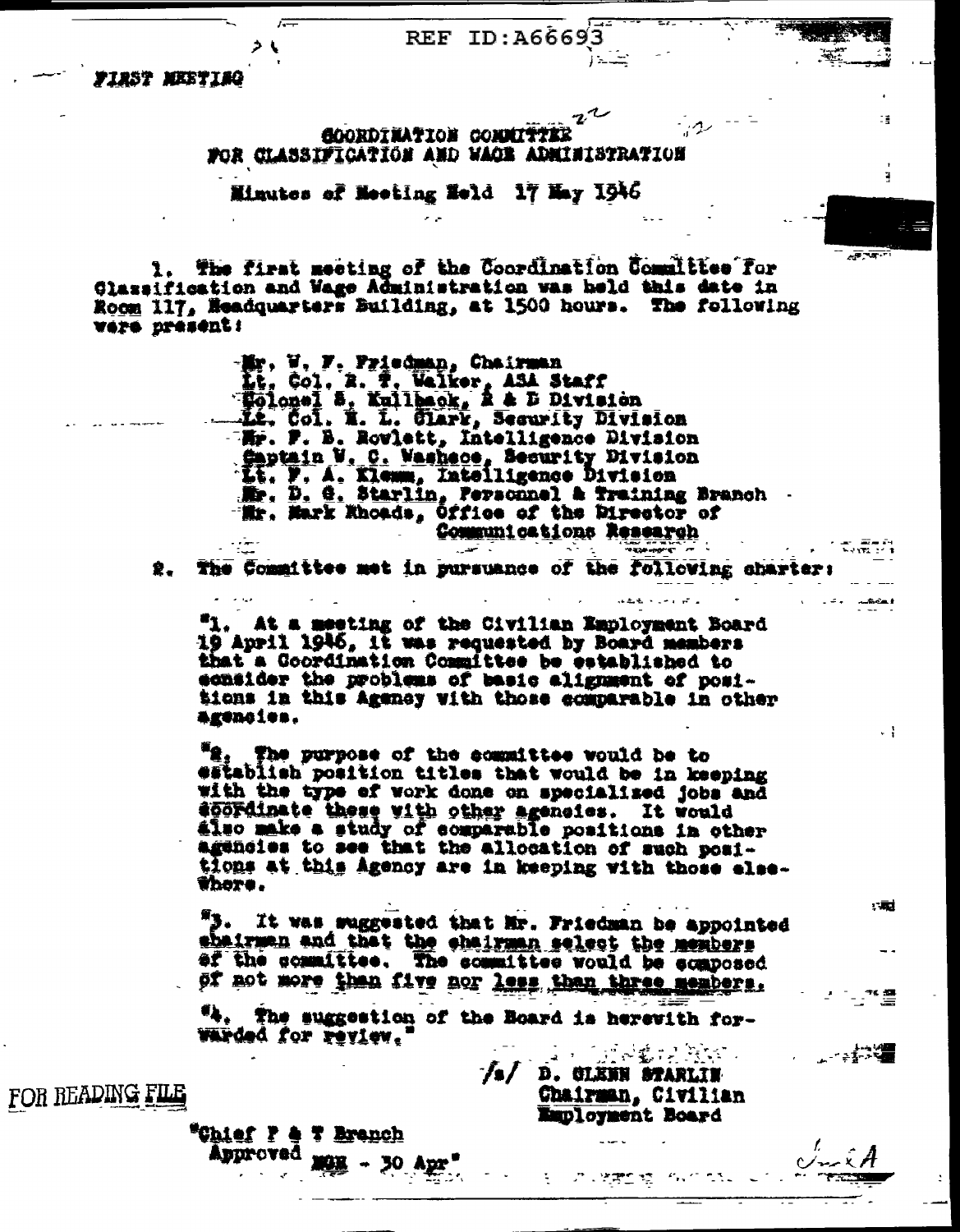$\mathbf{L}$ 

3. Considerable discussion ensued as to the poor descriptions of jobs as presented in the Position Allocation Manual for Graded Civilian Jobs (ABF Manual 204). It was agreed that a subsemmittee should be appointed to:

ふす

a. Study the problem and recommend adequate work daseriptions and titles for occupational groups, series and classes.

b. Review the job descriptions in force at present in the various divisions and make recommendations for such changes as are deemed necessary. (Specific attention was to be paid to uniformity throughout the Agency and to concentrate only on those jobs that are peculiar to the work of the Agency, disregarding standardised types auch as typists, stenographors, etc.)

Coordinate and compare with other agencies to see that the allocations of positions at this Agency are in keeping with those elsewhere.

d. Review Army MOS and SSN numbers so as to bring consistency between civilian and military job specifications, and make necessary recommendations.

e. Make the studies outlined above for graded positions first, and then proseed to ungraded positions.

4. The members of the sub-committee were named by the Chairman as follows:

> Mr. Mark Ehoads, Chairman Captain W. C. Washoos, Security Division<br>Captain C. R. Deeter, R & D Division Lt. F. A. Klemm, Intelligence Division

(NOTE 1: Lt. Col. Walker did not think it necessary to appoint Therefor from the ASA Staff.)

(MOTE 2: Mr. Starlin offered his services and that of the Personnel and Training Branch to the sub-committee en a consultative basis.)

5. The sommittee then adjourned to await a report from the aub-committee.

> villiah p. prikuman **Birestor of** Communications Research Chairman, Coordination Committee

 $\mathbb{Z}$ 

 $\mathbf{1}$ 

1

 $+2-$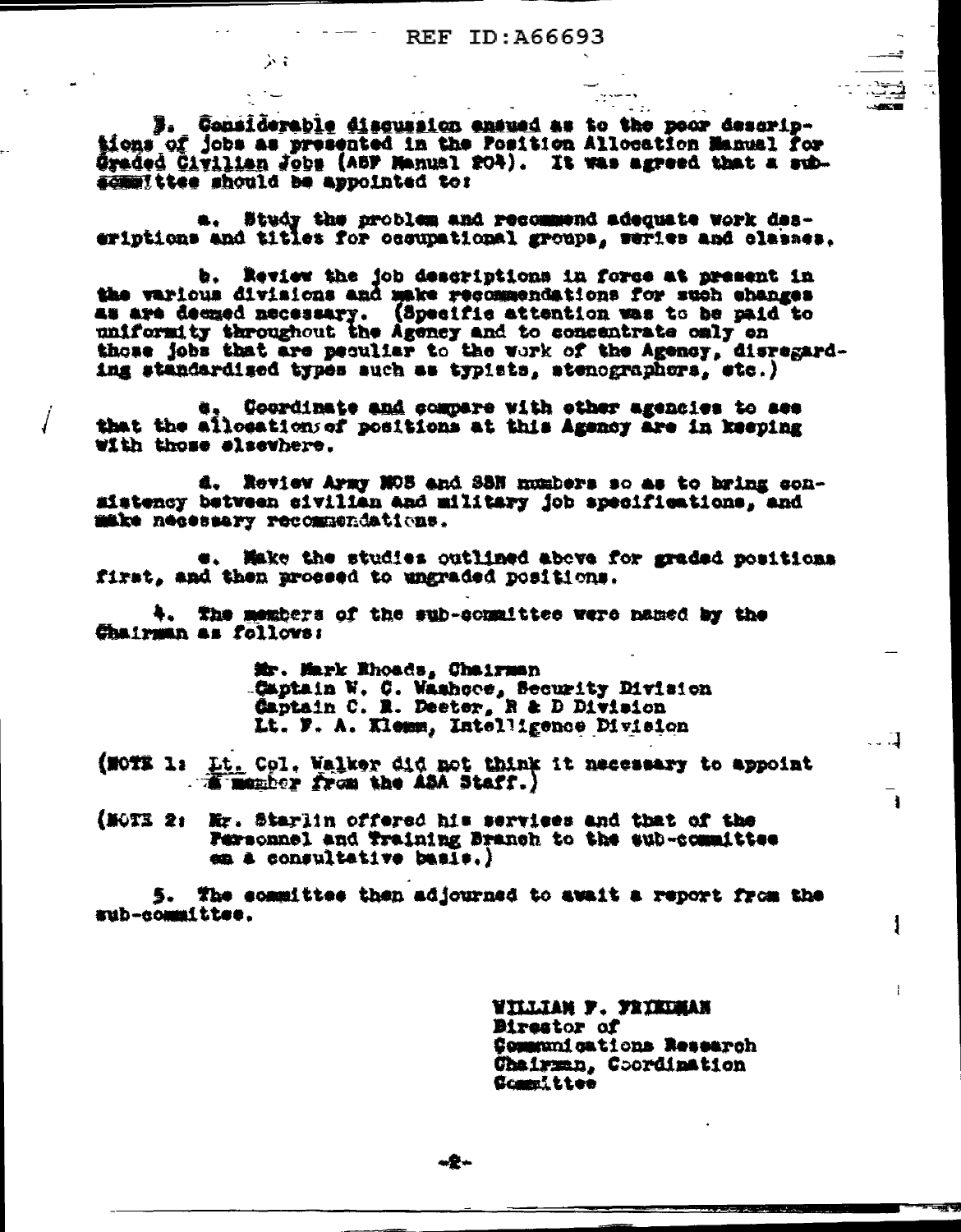## STATISTICAL CLERICAL SERIAS

**CIF-1520-0** 

Ne chance

 $nK$ 

÷

 $252$ - . .

j÷

أيجي

**A REAL ON** 

This series includes all classes of positions the duties of which are to sdministor, supervise, or perform statistical clerical work involved in collecting, compiling, verifying, or analyzing statistical data, in making computations based thereon, in preparing and by penting such data for use in connection with or as the basis for reports, or other work requiring a knowledge of #tatistical methods,

яĩ,

Ł.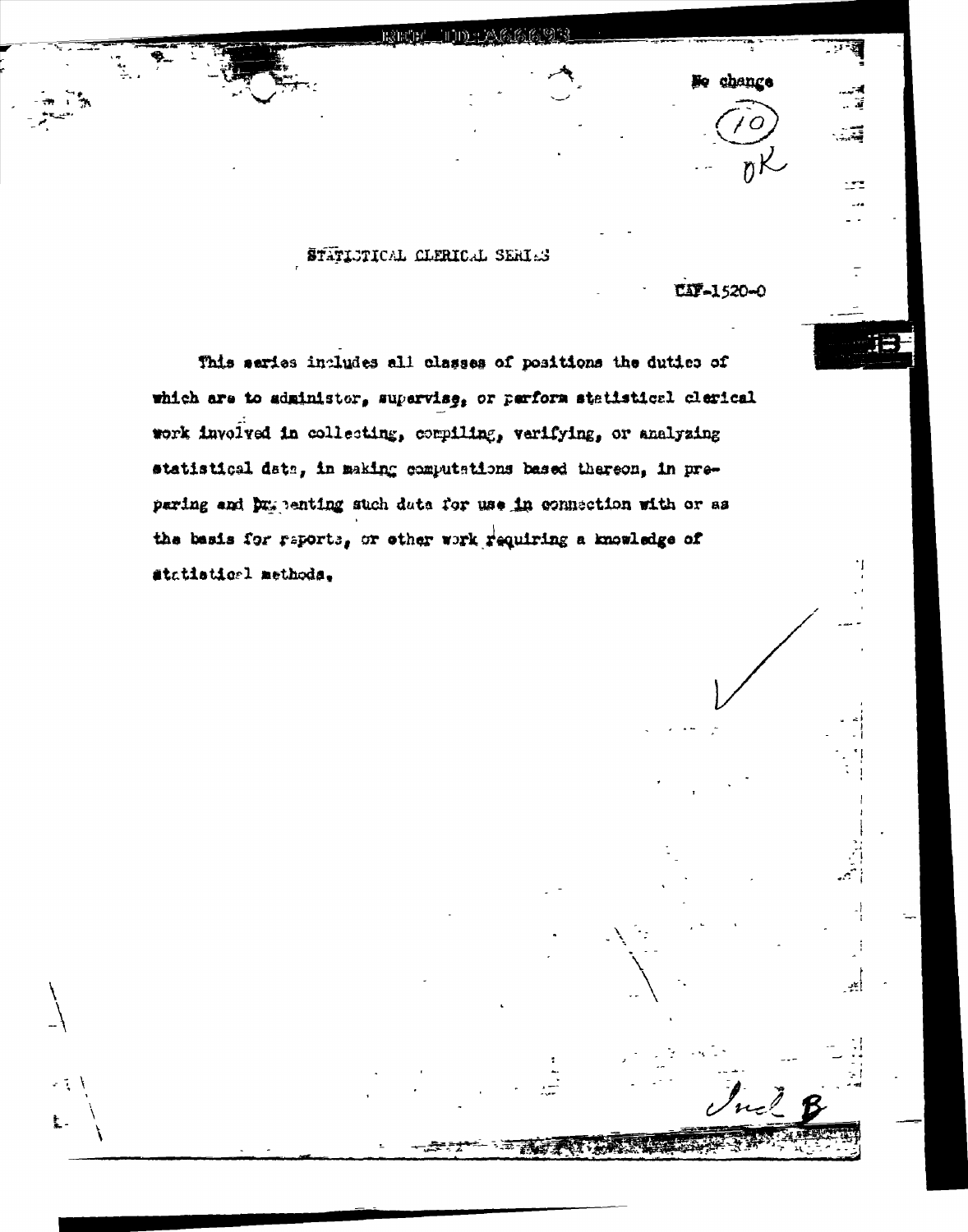REF ID: A66693 tel "e glood shango titul cryptocommunication, Series Revie communications coole series n\*\*-1610-0 the sound Captiers to mesal somes This series includes all classes of positions the duties of which are to supervise or perform work involved in encoding, decoding, enciphering, or deciphering telegroms, radiograms, or other confidential communications. Sade abon important in A A MARCHANIA MARIA A T  $\sum_{i=1}^{n}$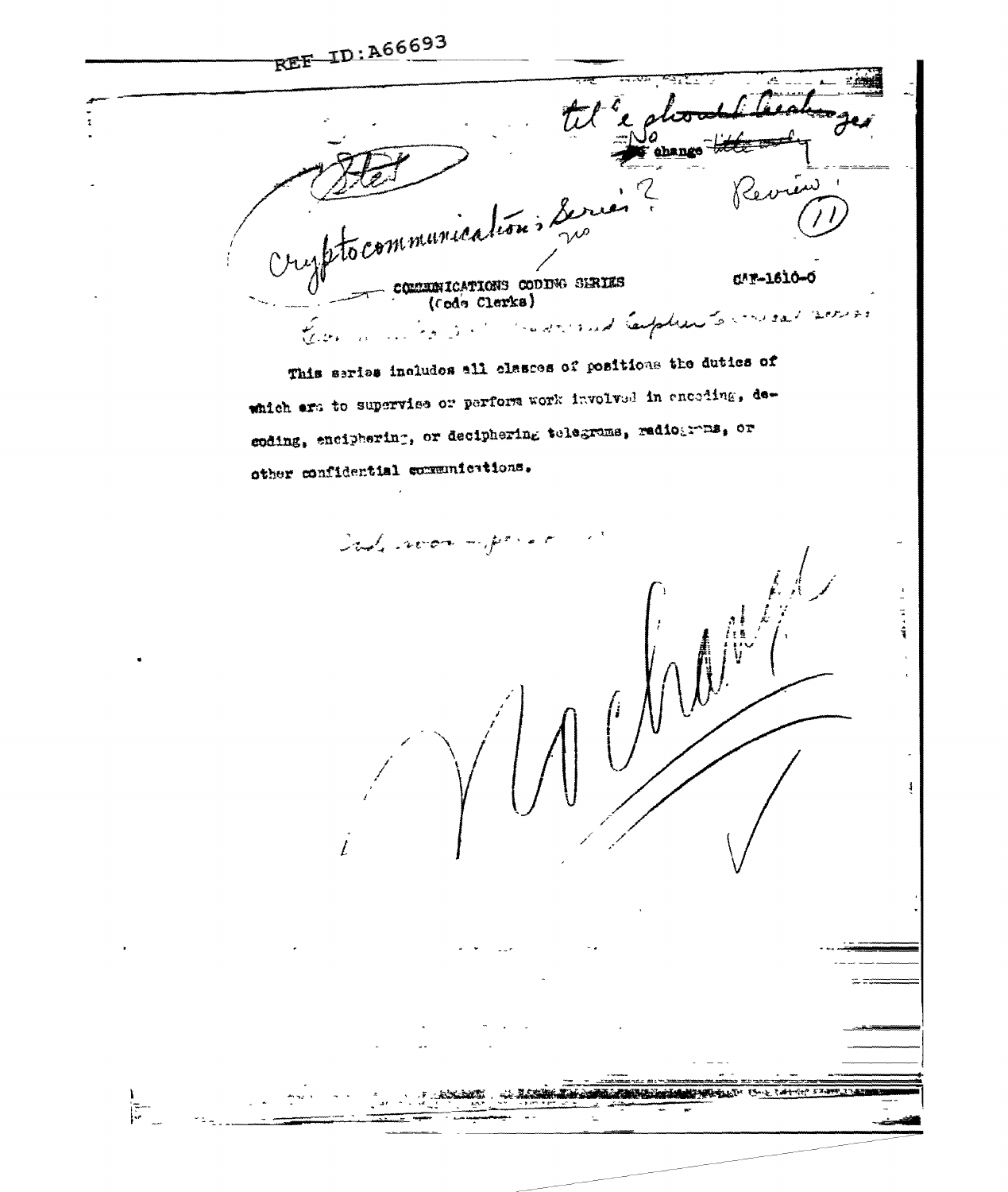#### MCCHANICAL ENGINE-RING SERIES

 $P - 868 - 0$ 

No chan

This series includes all classes of positions the duties of which are to advise on, administer, supervise, or parform research or other professional and scientific work in the design, construction, procurement, installation, operation, maintenance, testing, or inspection of mechanical apparatus and equipment.

57

 $\frac{4}{1}$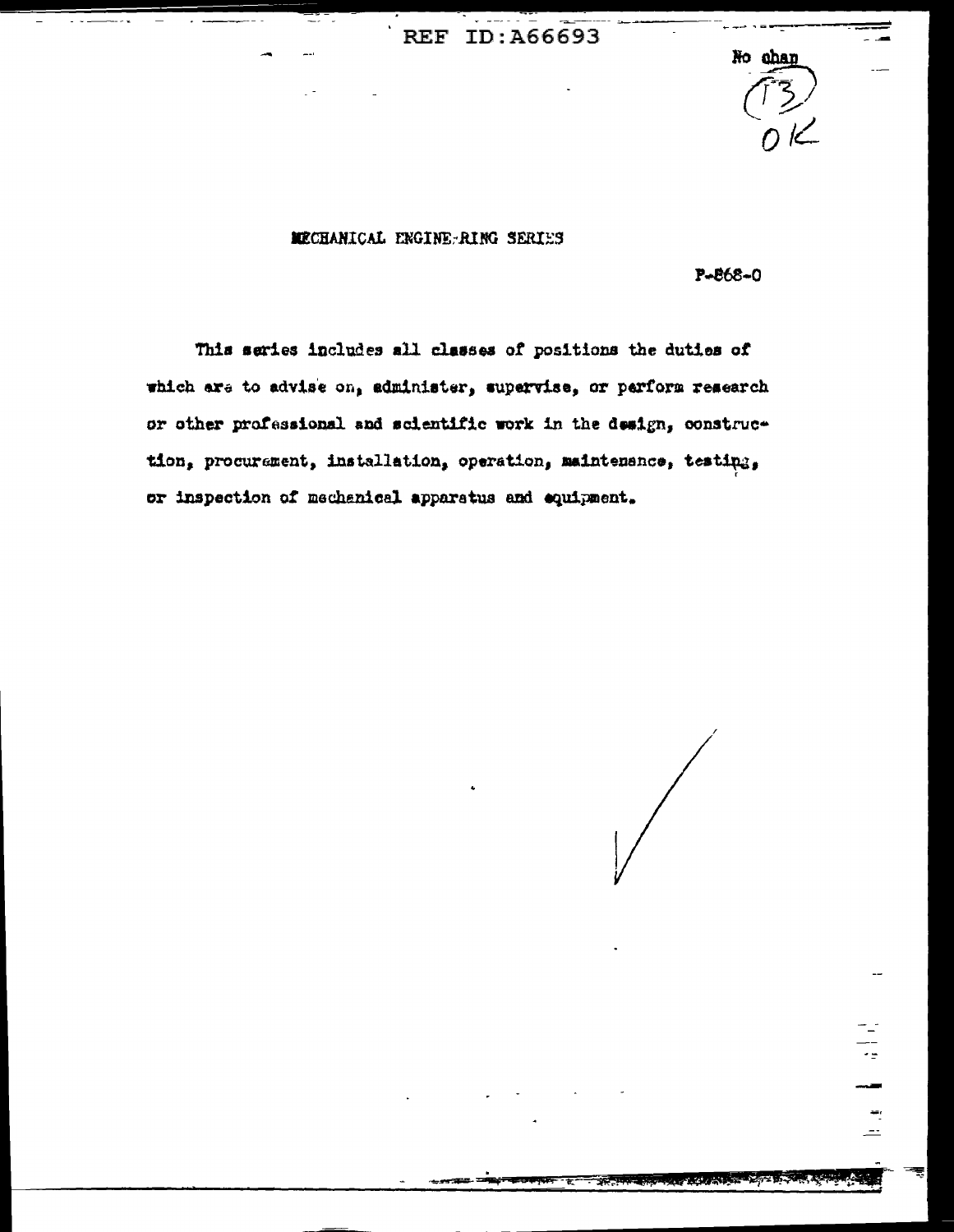$\frac{1}{\sqrt{2}}$ 

No change

### KLECTRICAL ENGINEERING SERIES

 $P - 840 - 0$ 

This series includes all classes of positions the duties of which are to advise on, administer, supervise, or perform research or other professional and scientific work in the maintenance of electrical equipment, apparatus, and plants.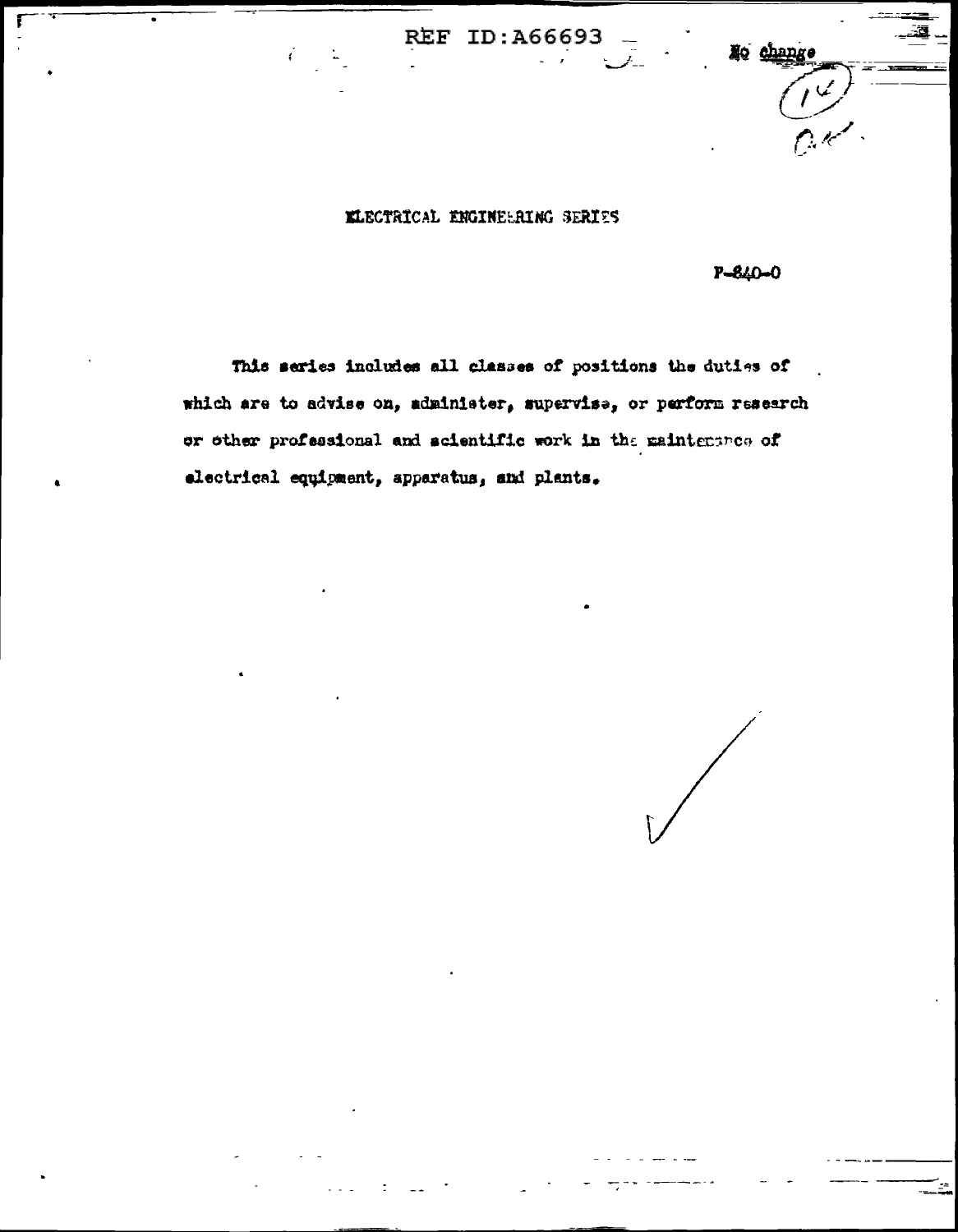$\mathbf{S}^{\mathbf{S}}_{\mathbf{A}}$ 

No change

# RADIO ENGINE RING SERIES

 $\mathbb{Z}_{\text{max}}$  and  $\mathbb{Z}_{\text{max}}$ 

## P-880-0

the sign problem  $e^{i\lambda}$  .  $x^{\frac{1}{2}}$  . Thus, as  $z\overline{z}$  , we fixed as

This series includes all classes of positions the duties of which are to advise on, administer, supervise, or parform research or other professional and scientific work in the design, construction, operation, maintenance, investigation, inspection, or testing of radio stations and equipment, or in the study of radio phenomena in engineering projects.

-425.42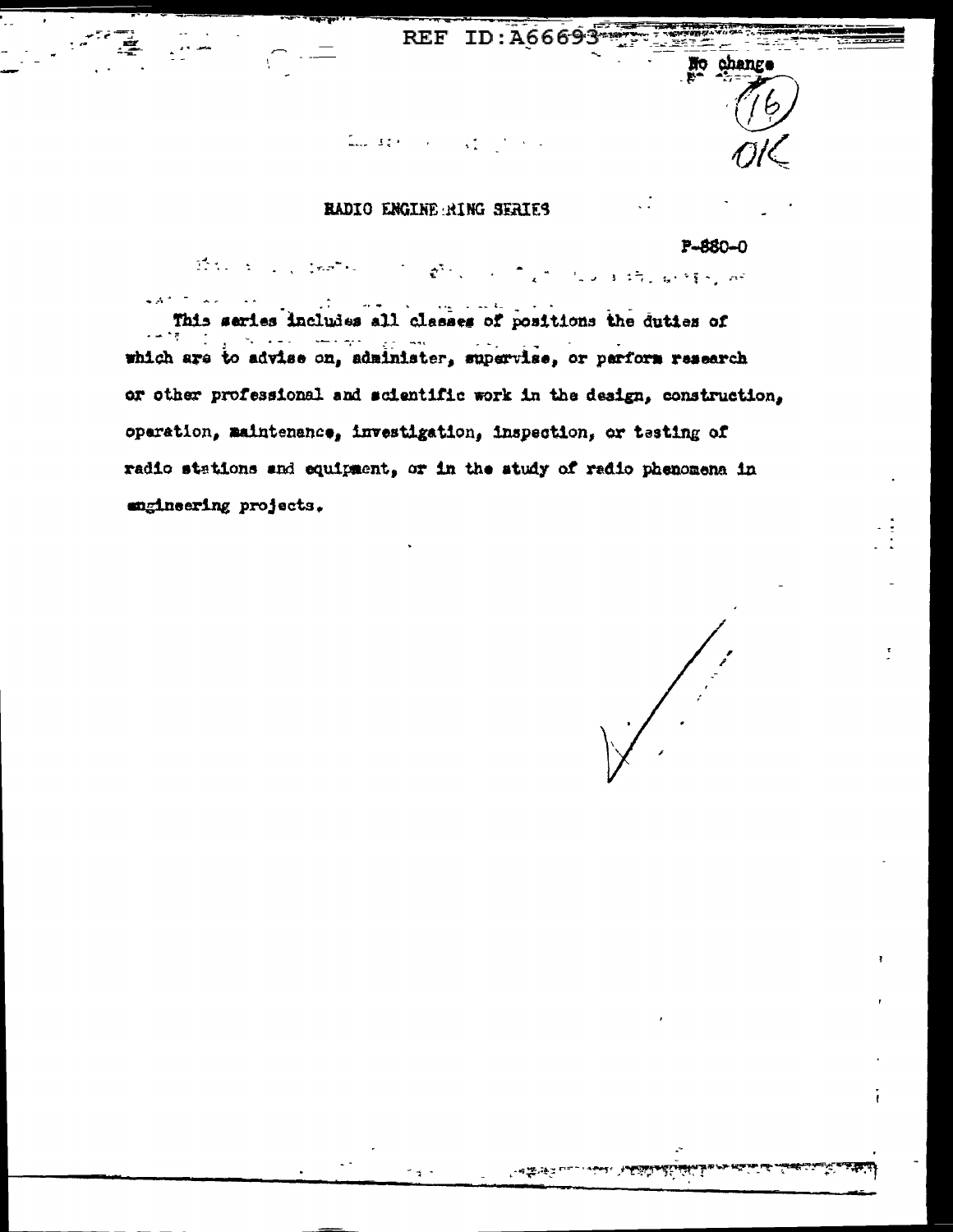REF ID:A6662

No change

# ENGINEERING AID SERIES

SP-SIC, S12-0, etc

This series includes all classes of positions the duties of which are to supervise or perform work which is incident, subordinate, or preparatory to one or more branches of engineering.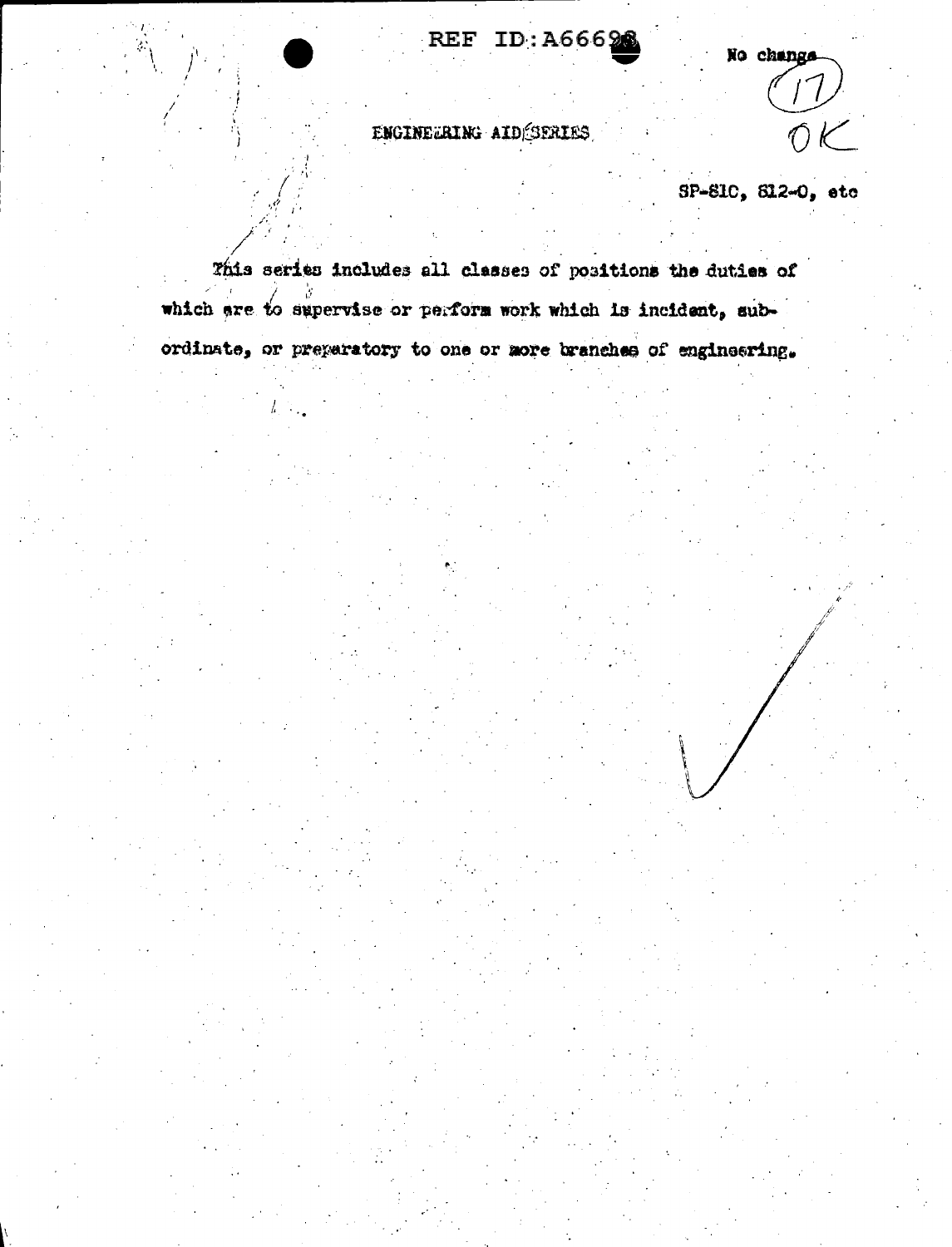No change



#### PHYSICAL SCIENCE ADMINISTRATION SERIES  $P-1362-0$

This series includes all classes of positions the duties of which are to perform such professional work in the administration, direction, and control of scientific activities as is not properly allocable to other series of this group.

REF ID:A6662

(use for certain executive jobs)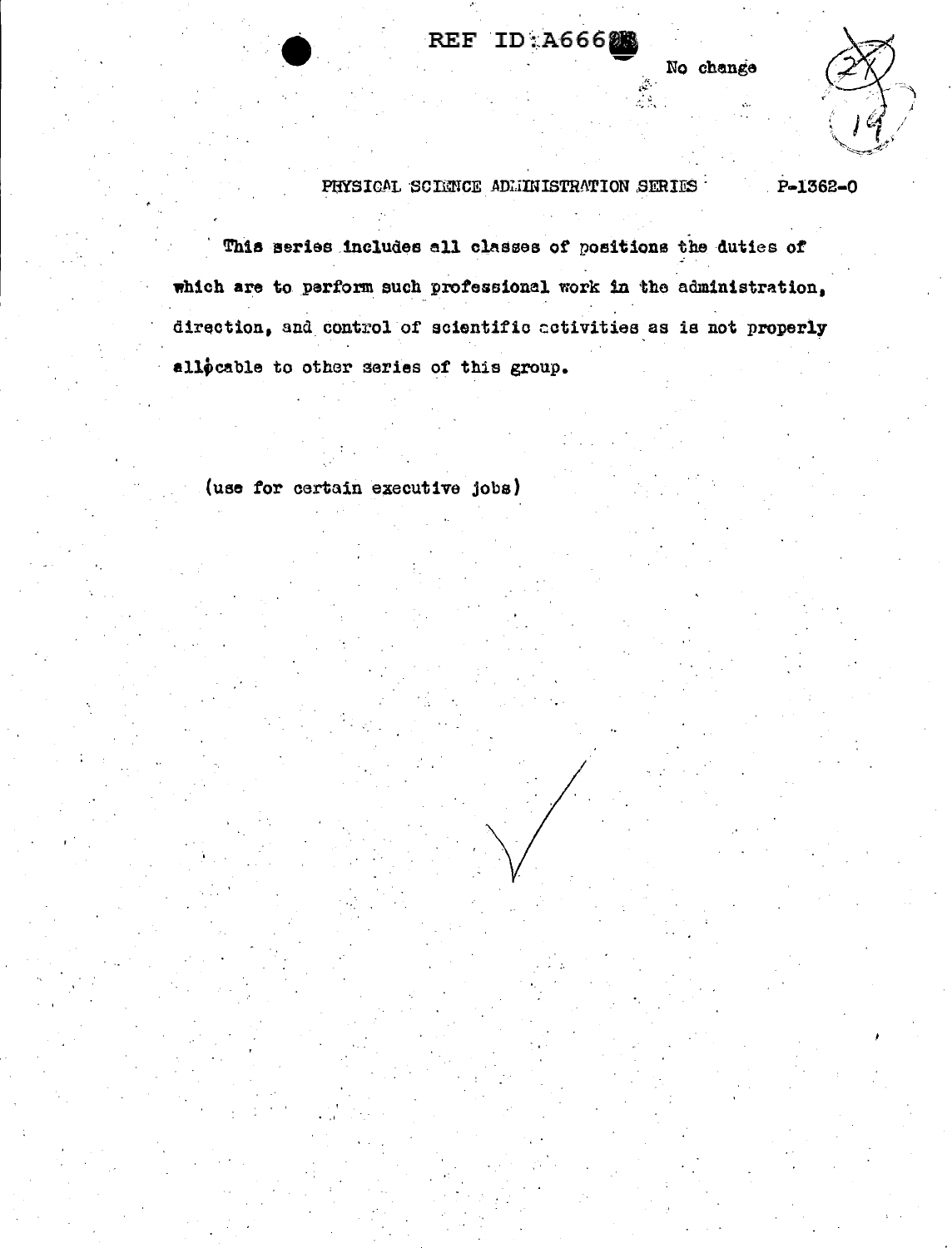No change

FHISICAL SCIENCE INFORMATION AND EDITING SERIES P-1566-0

This series includes all classes of positions the duties of which are to advise on, administer, supervise, or perform professional and scientific work in the writing, editing, and preparing for publication of periodicals, reports, bulletins, circulars, or prose reports on physical science subjects.

(for writers of technical, operational and maintenance manuals)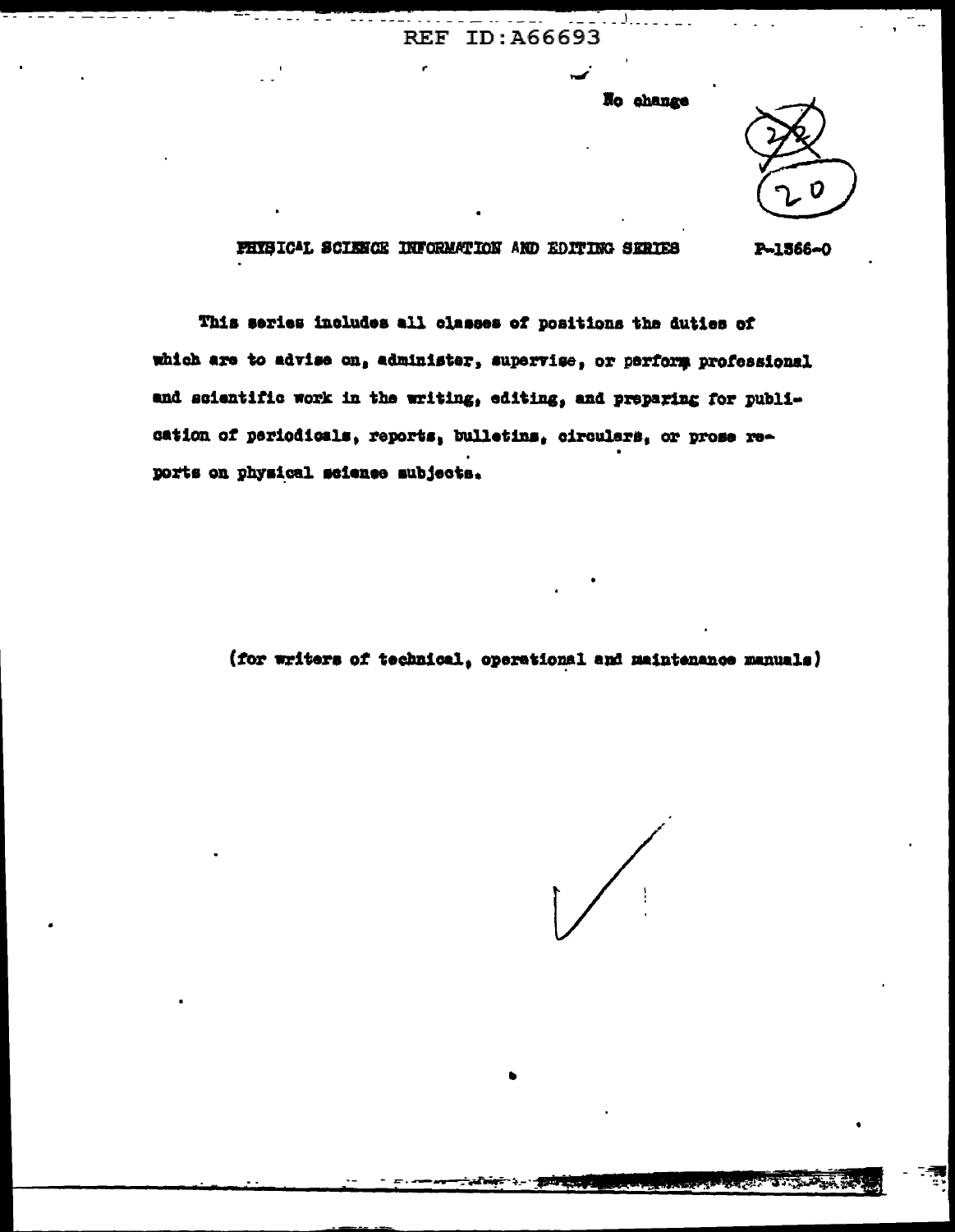No change

### EDITORIAL SERIES

CAY-1210-0

This series includes all classes of positions the duties of which are to administer, supervise, or perform editorial work not requiring a scientific or professional knowledge of a particular field, but involving such duties as editing, revising, and rewriting manuscript to be printed or otherwise duplicated; verifying tables, eitations, and references; preparing title pages, tables of contents, and indexes; laying out copy for the printer; reading and revising galley and page proof; porforming the necessary research work for and writing pamphlets, bulletins, reports, booklets, procedure manuals, or other material, usually of a semi-technical nature, for formal publication; or rewriting technical material in popular style for such publication.

**The South State** 

(for routine "editorial clerks")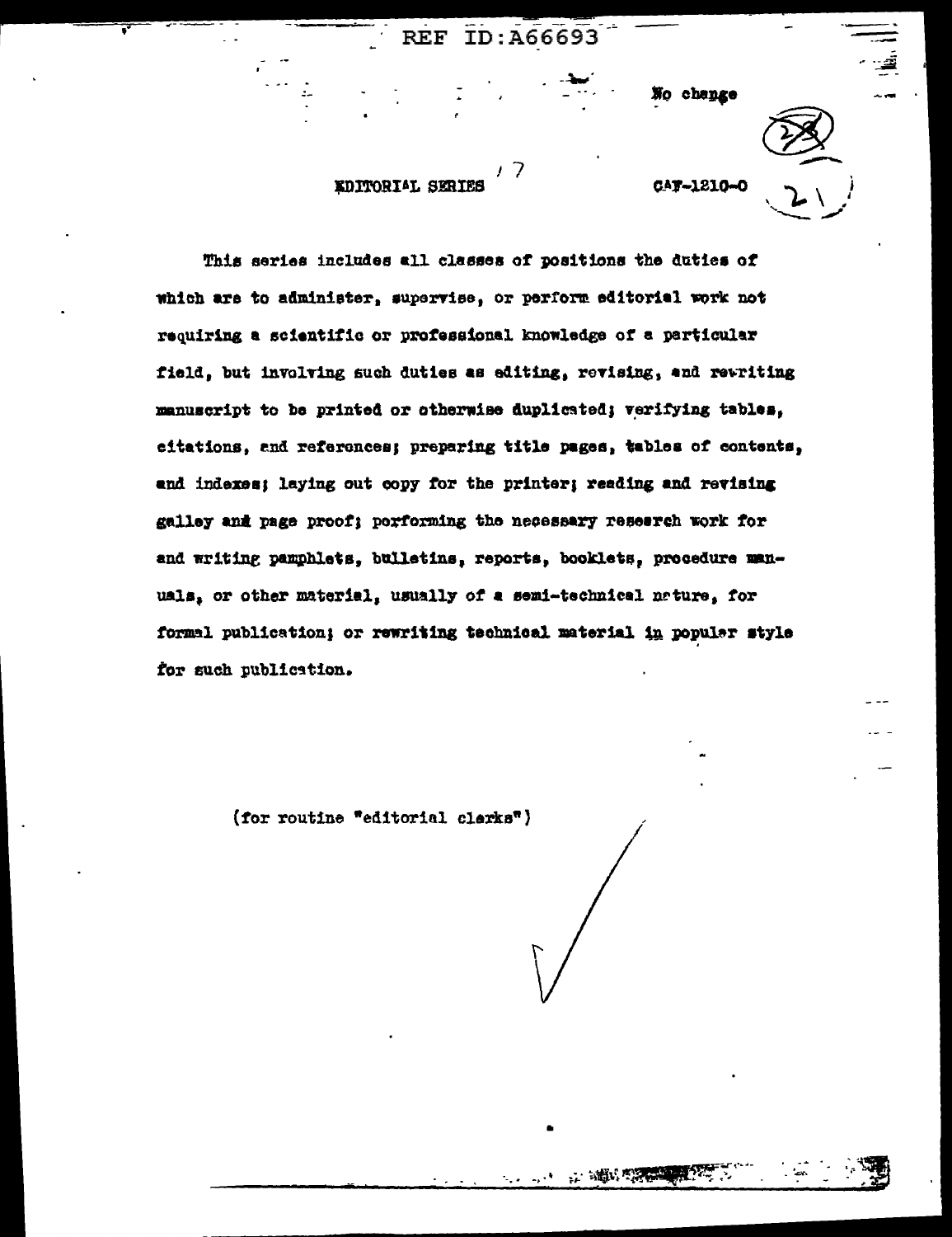CRYPTANALYTIC AIDE SERIES <sup>7</sup>

This series includes all classes of positions the duties of which are to supervise or perform subordinate professional and scientific work in the field of cryptanalysis, including the analysis and solution of codes and ciphers and the study and analysis of pertinent information in connection therewith.

•

Timber de

 $55$ 

 $\bigcirc$ 

Ind &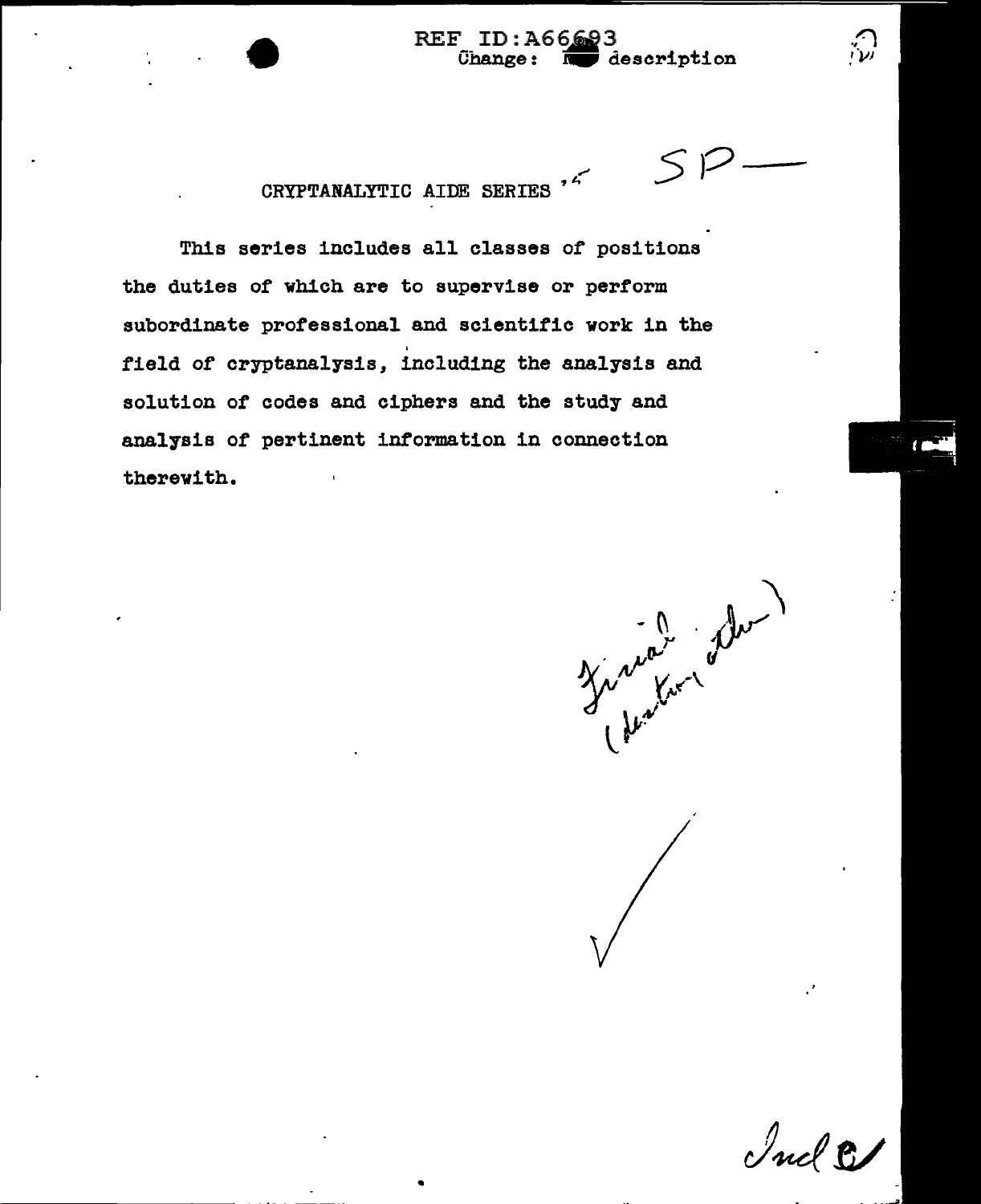工一当

Change: New description inin

CRYPFOCOMMUNICATIONS 17 CRIPTOGRAPHY SERIES

 $\overline{I}$ 

 $($   $\vert$ 

P-1318-

This series includes all classes of positions the duties of which are to advise on, administer, supervise or perform research or other professional and scientific work in the construction of codes and ciphers, the development of procedures for the use of codes and eiphers, and the supervision of the use of codes and ciphers, or in the design, development, testing, and communications operation of new and improved cryptographic systems, methods, and techniques.

(Major change is to eliminate the "cover-all" references to indicate that these people sagineer" equipment.)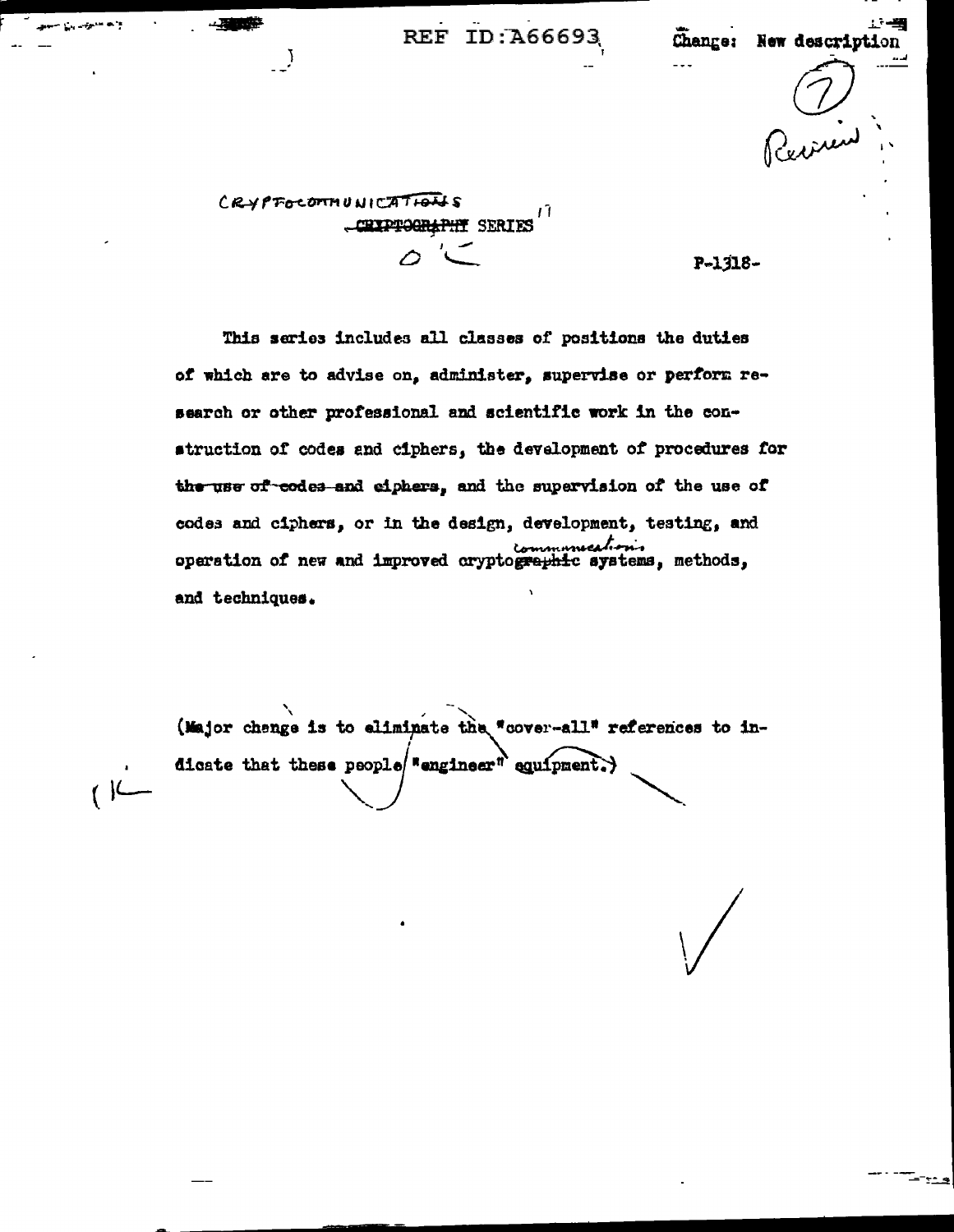., ৭ **PALITI** ERICAL SERIES OIL CAF-1630-0 This series includes all classes of positions the duties of

which are to supervise or perform clarical work involved in the proparation and development of codes and ciphers, of procedures<br>and proparation and development of codes and ciphers, of procedures<br>sor their use, and the supervision of the use of eighers and<br>r) the use of the supervision lee, or to supervise or perform such other clerical work as 1s incident to the rork of cryptographers of professional standing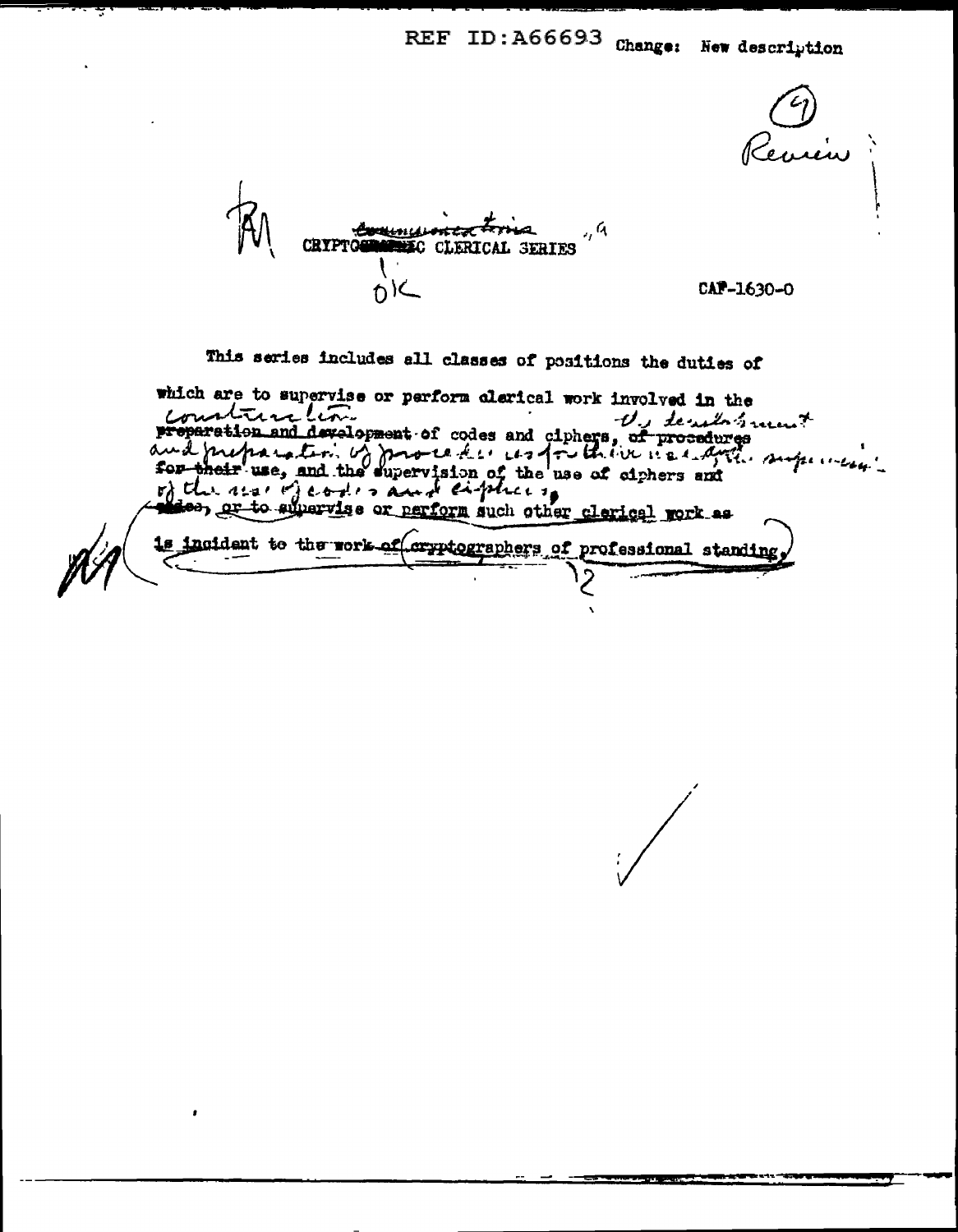Words changed

SIGNAL ENGINEERING SERIES  $T^{(1)}$ 

This series includes all classes of positions the duties of which are to advise on, administer, supervise, or perform research or other professional and scientific work in the investigation of aignal engineering projects including those involving communications security equipments, or the maintenance of signal engineering equipment including security equipment, such as radio, telephone, telegraph or cable.

 $\ddot{\tau}$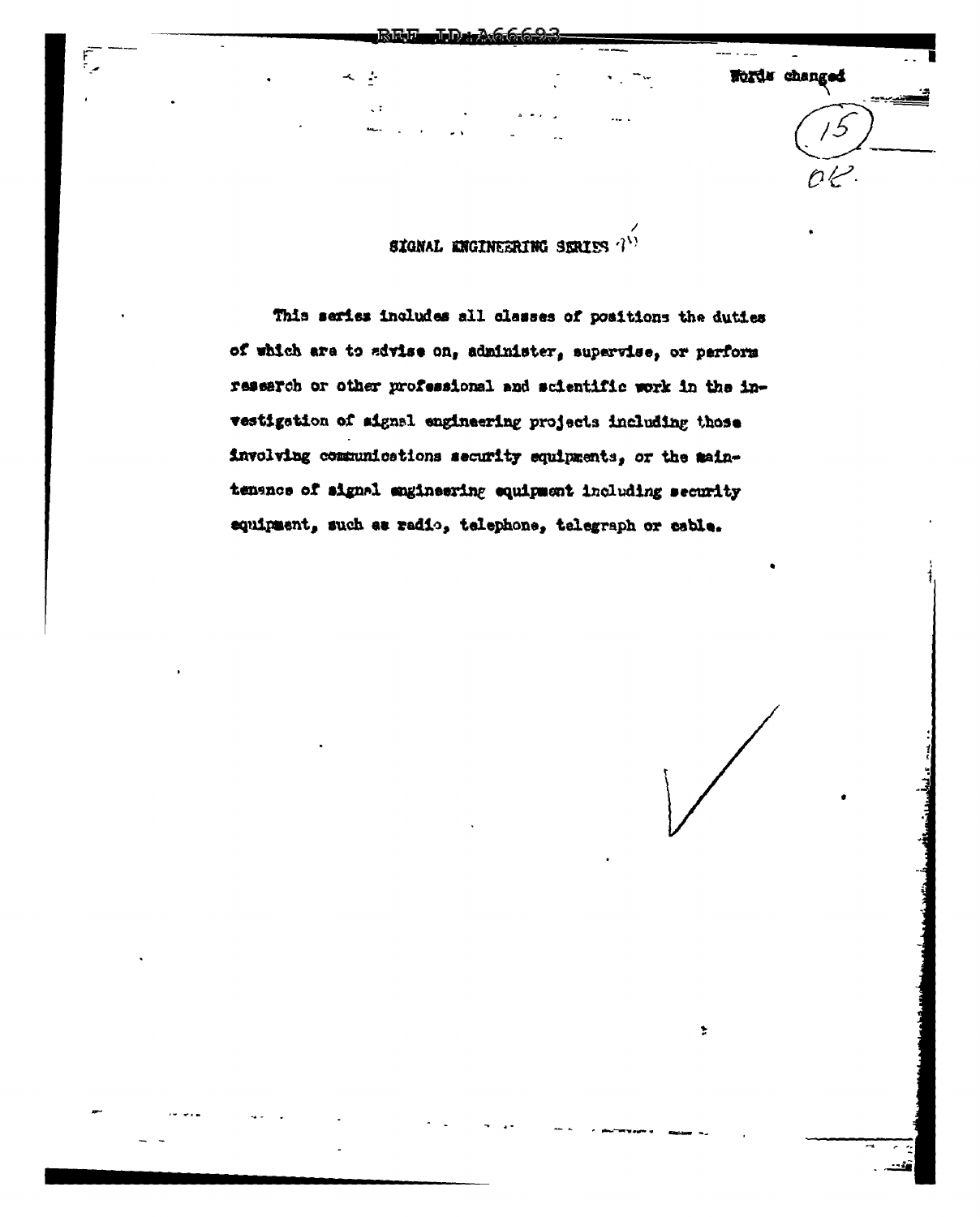#### ID: A66693 **REF**

whange: New eries<br>(formerly included in crypto-<br>graphy series) Change:

 $\mathcal{V}$ 

# CRYPTANALYSIS SERIES

This series includes all classes of positions the duties of which are to advise on, administer, supervise, or perform research or other professional or scientific work in the field of cryptanlaysis, including the analysis and solution of codes and ciphers and the study and analysis of pertinent information in connection therewith.

Ker looks

Ind P.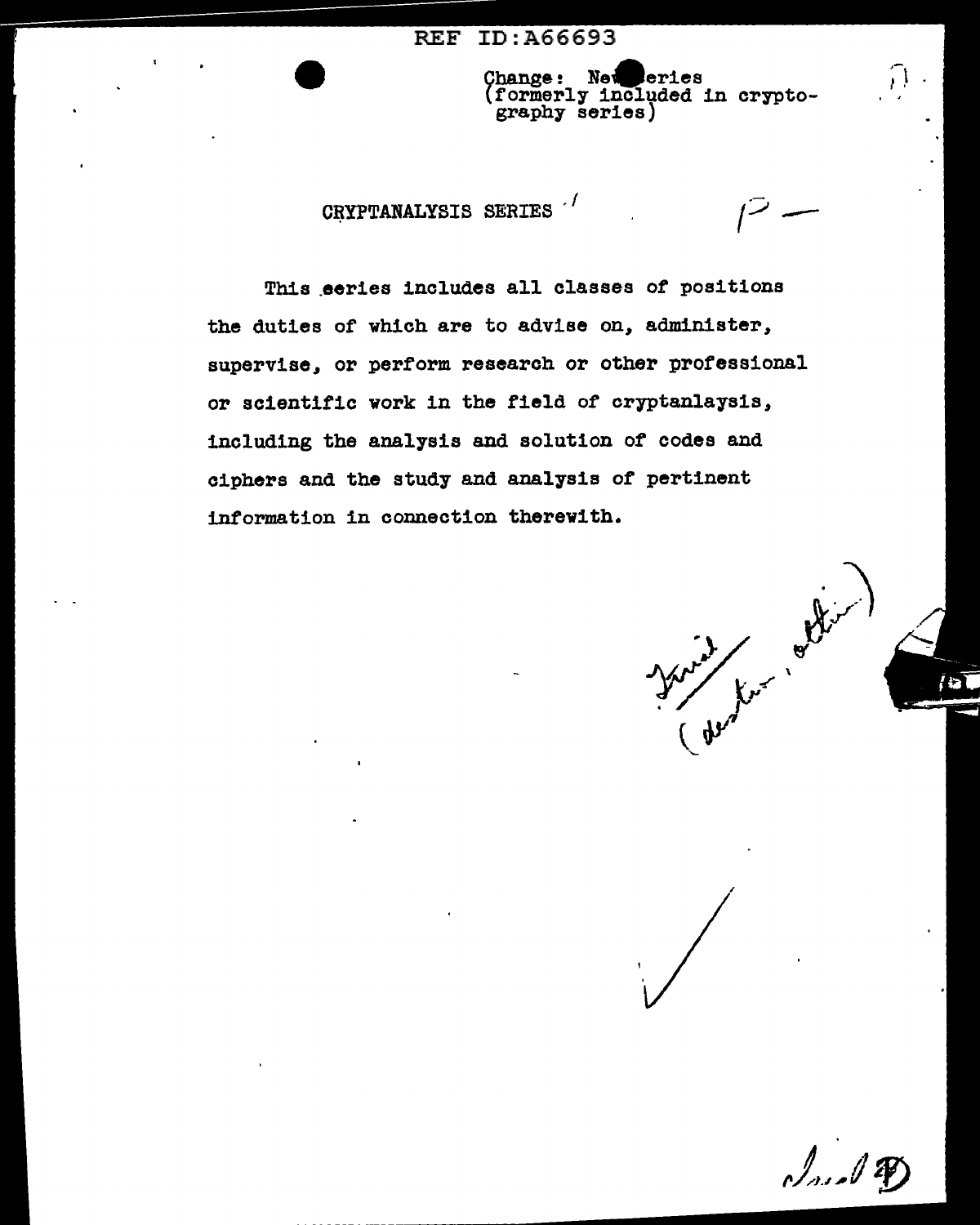CRYPTANALYTIC CLERICAL SERIES 7

F

Chancer New series

This series includes all classes of positions the duties of which are to supervise or perform clerical rork involved in decoding and deciphering messages transmitted in solved codes and eiphers, or to supervise or perform other clarical work incident منطبة to the analysis, solution, members present them of codes and ciphers.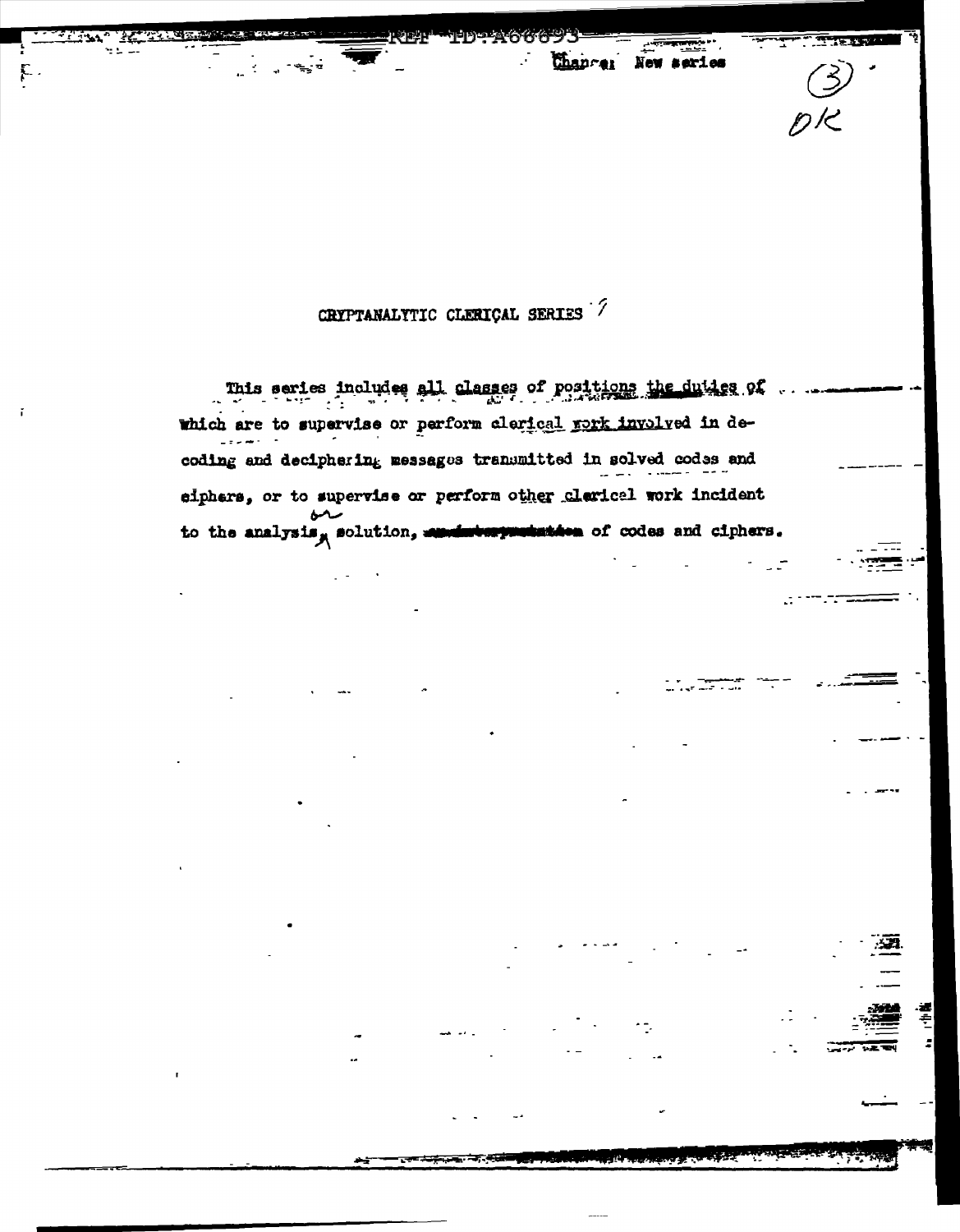

τ

นิเดอ

Entirely new series

REF ID: A66693

. 현대

F÷

This series includes all classes of positions, the duties of which are to advise on, administor, supervise, or perform research or other professional and acientific work involved in traffic analysis, the study and reconstruction of communications autural. communication.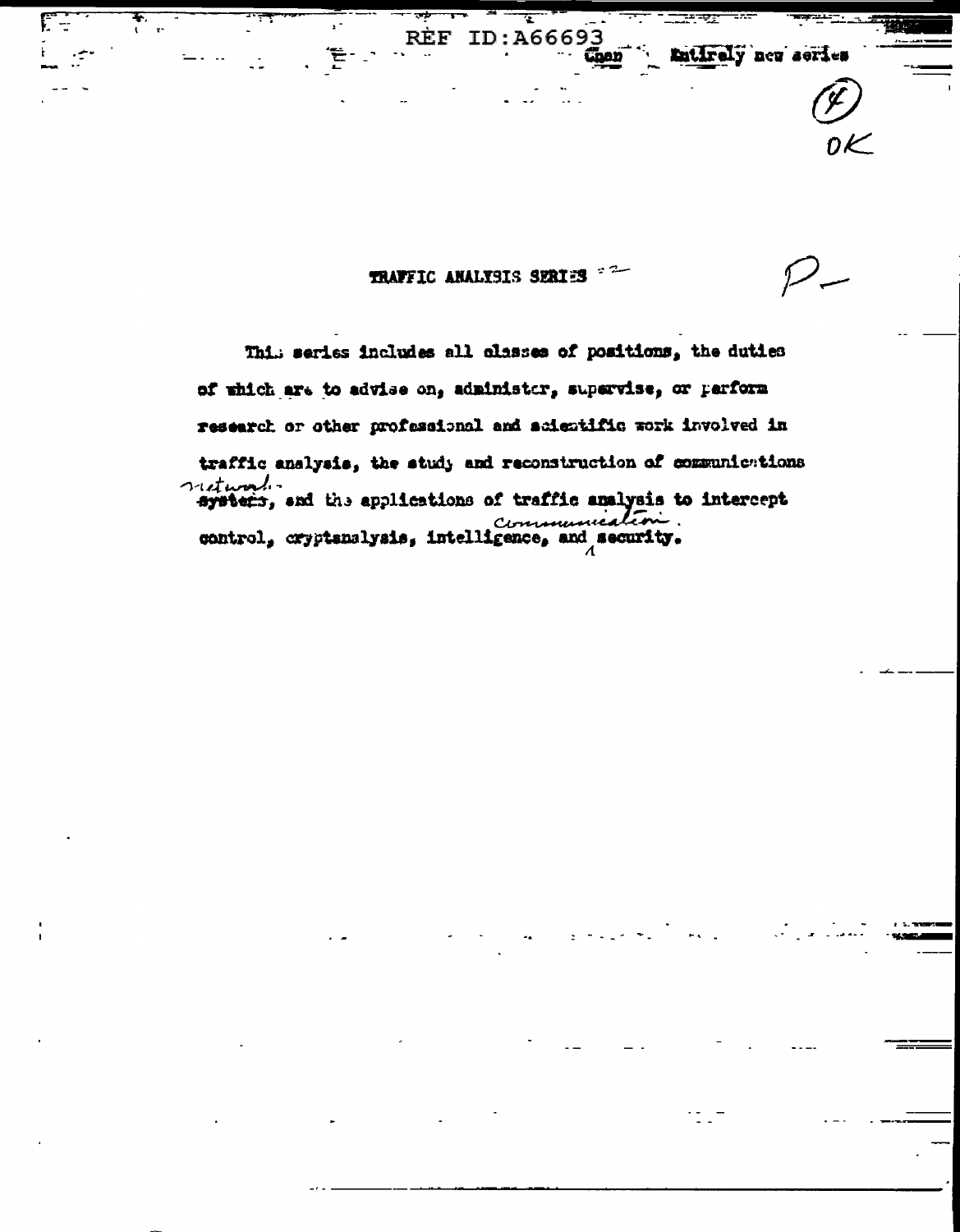$\zeta$ -d TRAFFIC ANALYSIS AIDE SERIUS

Entirely new serie

This series includes all plasses of positions, the duties of which are to supervise or parform technical duties which are incident, subordinate, or preparatory to the work of traffic analysts of professional standing in the study ænd reconstruction of communications are terms, and in the application of traffic analysis to intercept control, cryptunelysis, intelligence, and communica-بمبرقد security.

REF ID: A66693

 $\mathcal{P}^{\perp}_{\mathcal{L}}$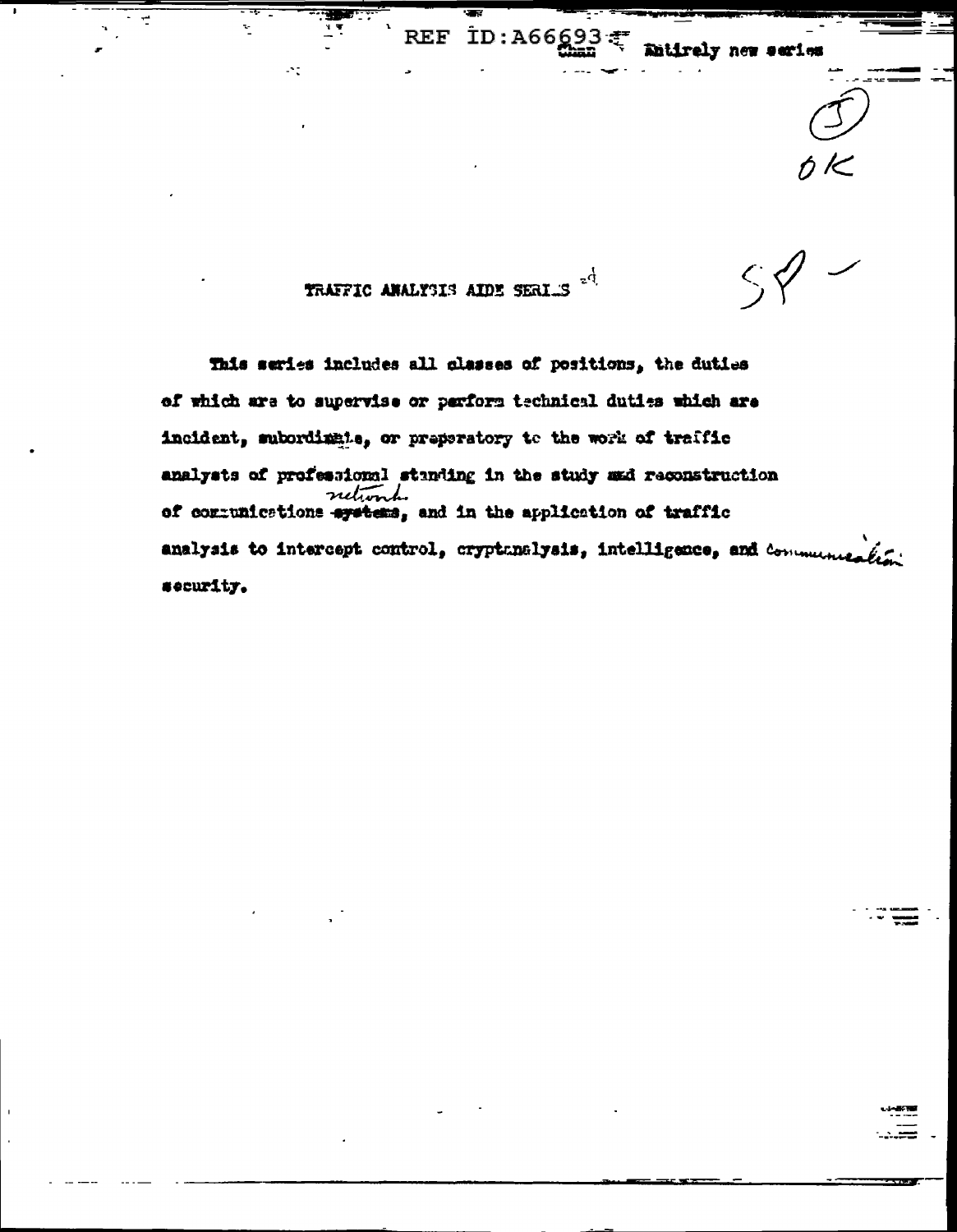

series



This series includes all classes of positions, the duties of which are to supervise or parform clorical work involved in the preparation of radio intercepts for the use of traffic analysts of professional standing, or to supervise or perform such other clerical work as is incident to the activities of traffic analysts of professional standing.

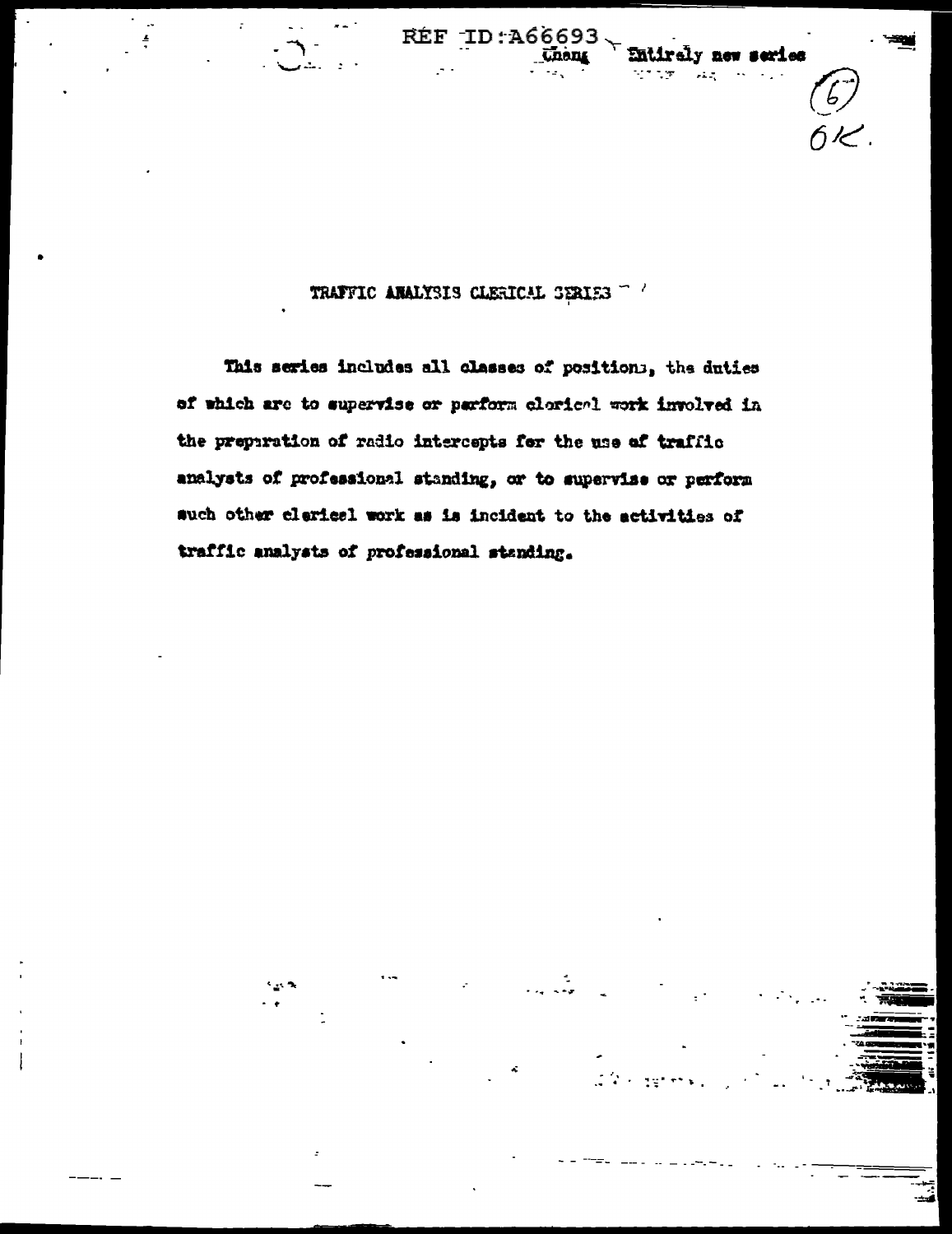hange; New Corles

**IC AIDÉSERIES** 

ىدە ك

This series includes all classes of positions the duties of which are to supervise or perform technical work incident, suberdinate, or preparatory to the work of cryptographers of professional standing in/construction of codes and ciphers, the development of procedures for the use of codes and climers, and thereupervision of the use of codes and ciphere, or in the design, development, testing, and operation of new and improved any production Cryptocommunication systems, methods, and techniques.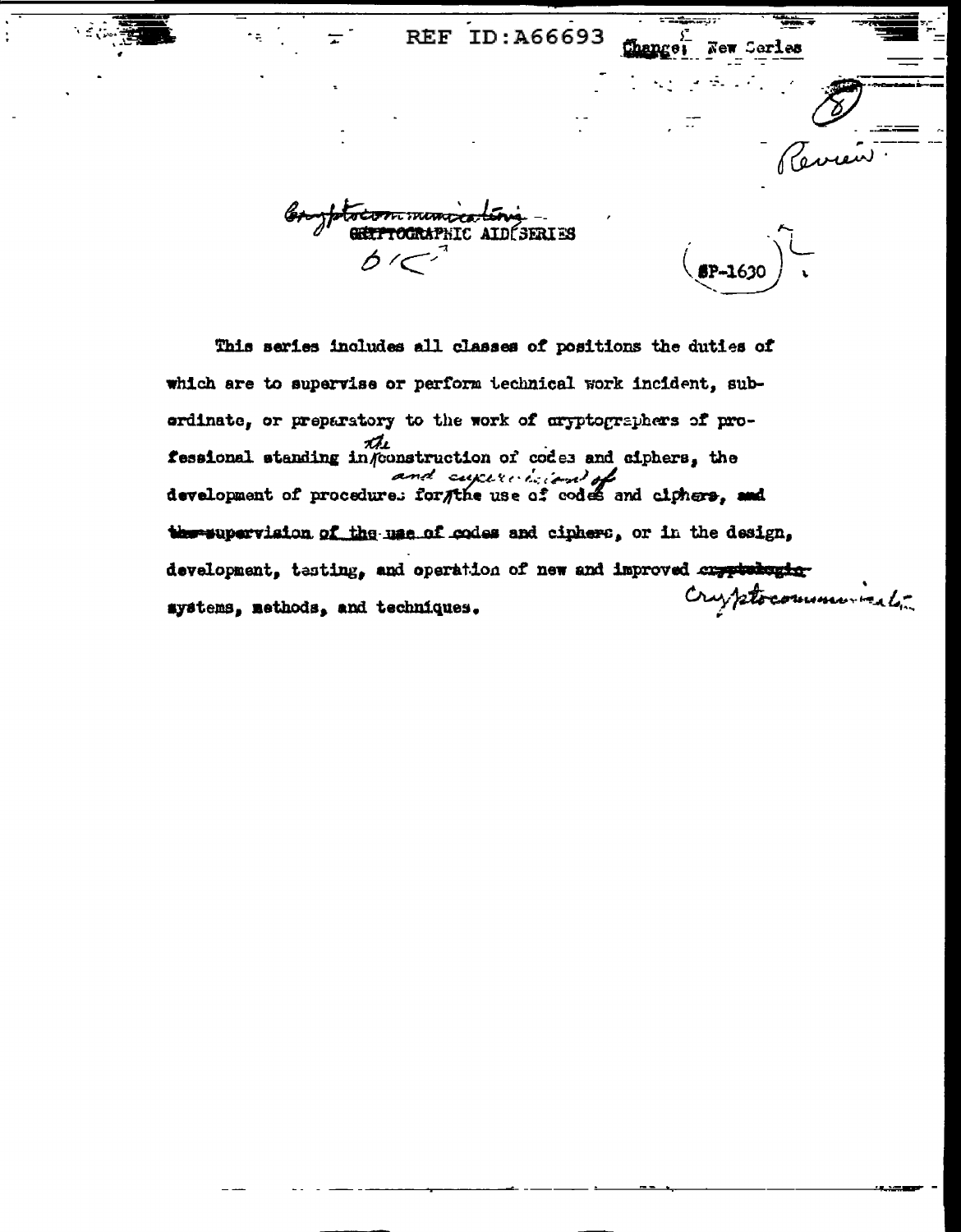CRYPTOLOGIC ENGINEERING SERIES

This series includes all classes of positions the duties of which are to advise on, edminister, supervise or perform research or other professional scientific and engineering work in the derevaluation sign, construction, operation, testing, ar inspection of mechanical, electrical, electronic, entre electro-mechanical commissions of the enginy equipment (including sods devices; sigher muchines, and meridoganisations; and cryptenslytic aids, involving literal, teletype, speech or facsimile signal communications meens.

،6669

i eu

(This series should exist in P-3 grades and higher only, with training in electrical, mechanical, radio or signal engine ring as a background or prerequisite. A cryptologic engineer could at any time revert to his basic field of engineering if need be.)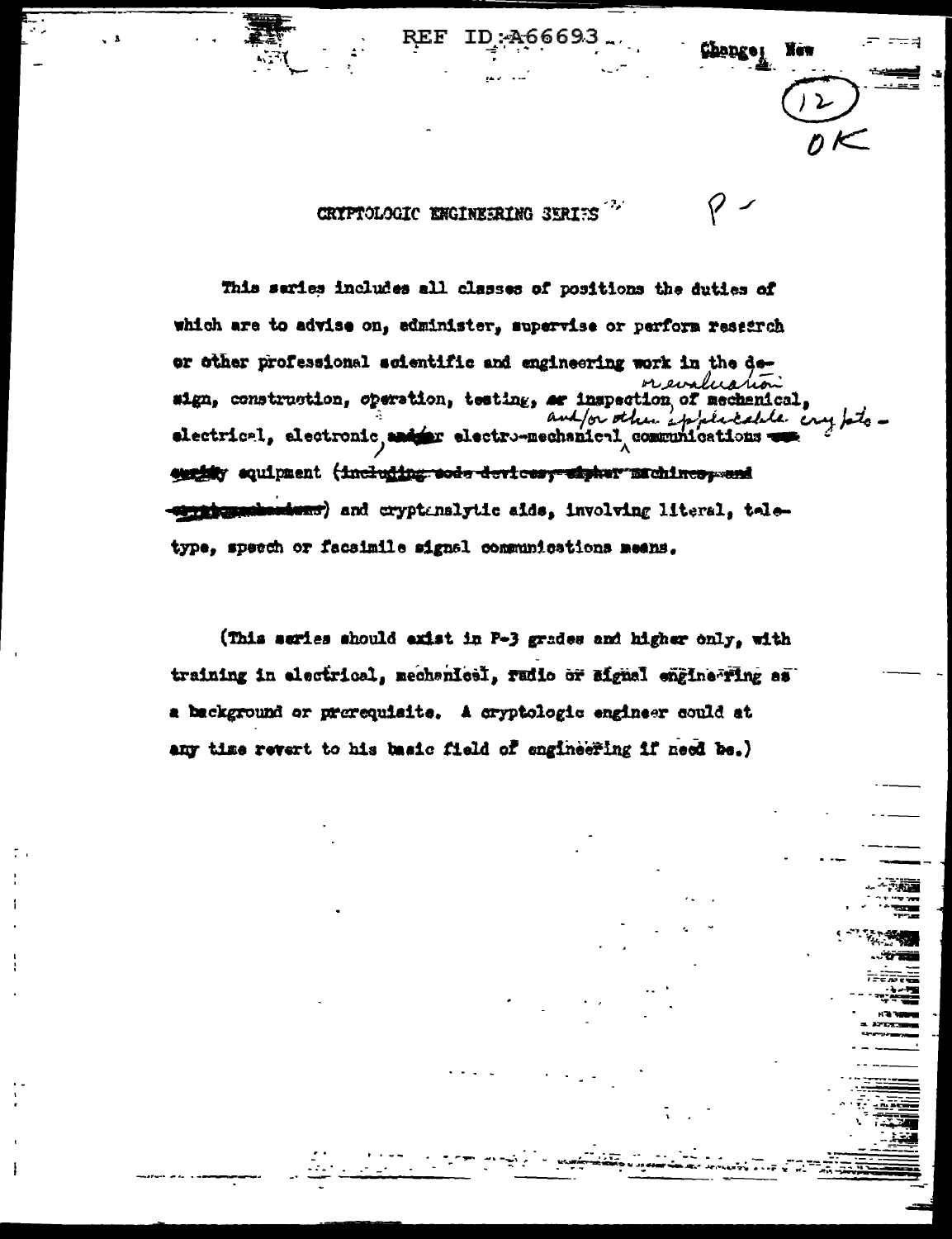

 $30.734$ 

 $\sim$ 

 $\mathbb{R}^2$ 

늦

 $\sim$   $\tau$ 

 $\sim$ 

**NORTH** 

 $\mathcal{L}^{\mathcal{A}}$  ,  $\mathcal{L}^{\mathcal{A}}$  ,

 $V_{\rm{eff}}$ 

肚

**CONTROL** 

# SIGEAL INTERCEPT ENGINEERING AMAIRS

 $\cdots$  ,  $\mathcal{L}$  ,  $\mathcal{L}$  ,  $\mathcal{L}$  ,  $\mathcal{L}$ 

in as commented for t

أوبارا فارتعابها ليهاد عقاقل را skiel Bautzesman

a mai nagarawang penganjurut di kalendar

المستحدين

**SENS ASSESSMENT ROLL** 

والمحاملات الداعيتها المعرة

as a synaptime

man a mail ann a comhaig a

**THE REPORT OF PRESIDENT CONTROL PROPERTY** 

 $\sigma_{\rm g}$  and  $\sigma_{\rm g}$ 

w ing

 $\mathbf{u}$  .

イスクロール みんなかん (特別の)

びかししか

 $-7.32$ 

This series includes all classes of positions the duties af Which are to advise on, administer, supervise or perform research or other professional seientific and engineering work inwelved in the interception and resording of all forms of communi-1 with what leaving development, estions signals à maintenance of facil-Lacie diise for puch intercop, as well as previding necessary technical studies and special equipment related theretes-

For and higher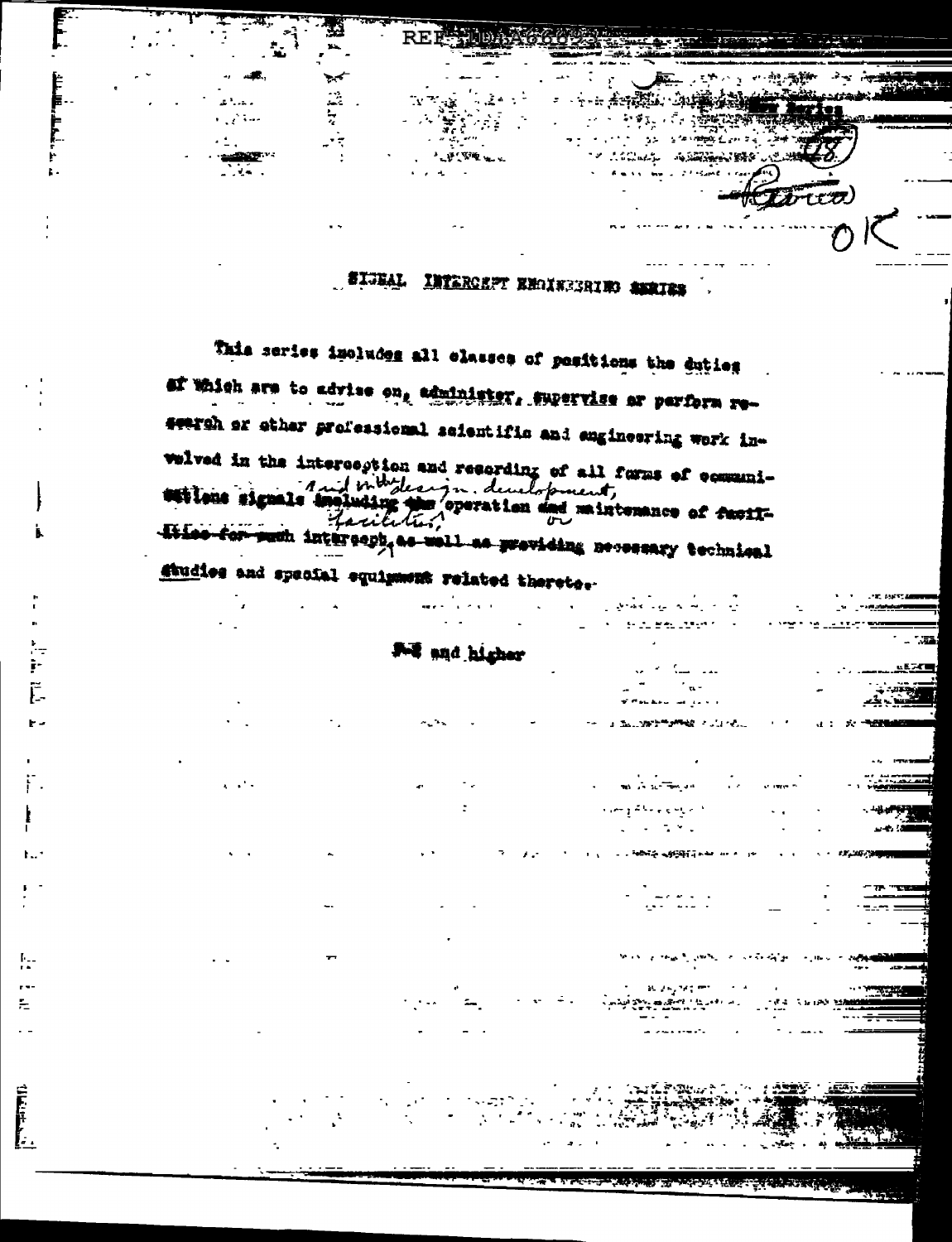్రాజ్లు ( కళిక<sup>ం</sup>

## CRYPTOLOGIC RESEARCH SERIES

This series includes all classes of positions the duties of which are to advise on, administer, supervise or perform research or other professional scientific work in the development of principles applicable to eryptography, eryptomechanies, and eryptanalysis, covering the entire field of communications or any portion thereof. Work in this series is predominantly mathematical or statistical in nature.

(This series should exist in P-3 grades and higher only, with training in mathematics, atatistics, physics, or engineering as a hackground prerequisite.) A Charles Hardwell

 $O(E)$